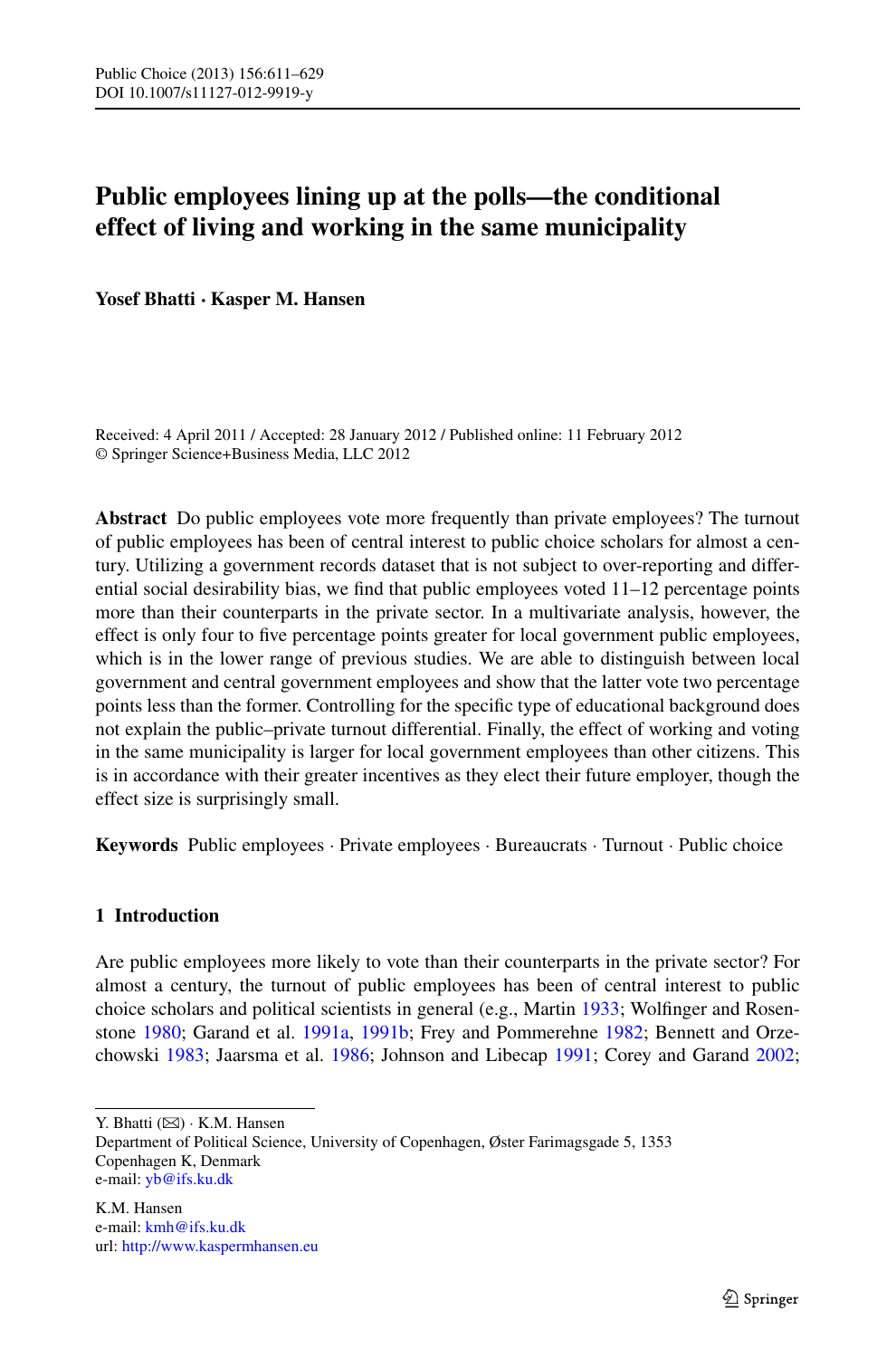Jensen et al. [2009](#page-17-6)). If bureaucrats maximize their self-interest (Niskanen [1971\)](#page-18-3), this is likely to be reflected in their behavior in elections. According to the bureau voting model, public sector growth can partly be explained by the disproportional voting power of public employees at elections. First, public sector employees are expected to hold more pro-government opinions than other voters, and if they are voting they are more likely to support candidates or parties favoring government spending as this might advance their personal welfare (Bush and Denzau [1977](#page-17-7); Garand et al. [1991a](#page-17-0); Blais et al. [1991](#page-17-8):205; Knutsen [2005;](#page-18-4) Jensen et al. [2009\)](#page-17-6). Second, one would expect public employees to be more likely to vote in the first place, since they have higher benefits and smaller costs of voting. On average, they rationally have more incentive to vote than other eligible citizens (Downs [1957;](#page-17-9) Riker and Ordeshook [1968\)](#page-18-5). If public employees are indeed more likely to vote than eligible citizens in general, they can potentially exert greater influence over electoral outcomes (Corey and Garand [2002](#page-17-5)), thus potentially leading to more public spending (Garand [1988;](#page-17-10) Garand et al. [1991a,](#page-17-0) [1991b](#page-17-1)).

In this article, we contribute to the literature by examining whether the theoretically compelling employment–turnout relationship holds in an empirical investigation. This article makes three main contributions. First, by utilizing a government records dataset of more than half of the eligible Danish citizens in the 2009 municipal elections, we are able to provide more reliable estimates than previously possible. The turnout data are based on government records and thus not subject to over-reporting and self-selection, which is especially a problem with survey data on turnout (Bernstein et al. [2001;](#page-17-11) Karp and Brockington [2005\)](#page-18-6). This implies that we can preclude any possible correlation between public sector employment and turnout is due to differential social desirability bias. Second, all independent variables (including employment sector) are drawn from official government databases and are thus very reliable and detailed. The availability of information concerning the precise educational attainments of almost all employees allows us to test whether the public–private turnout differential is due to differential educational backgrounds, as public employees are more likely to have training in the social sciences than their private sector counterparts. Third, we are able to distinguish between different types of public employees who might possibly have dissimilar incentives. More specifically, we examine whether the effect of being a local government employee is greater for individuals living and voting in the same municipality compared to others, which one would expect if voting for your employer matters. We are also able to distinguish between public sectors workers employed by the central government as opposed to those holding jobs at the local level. The latter are likely to have stronger incentives to vote in local elections.<sup>1</sup>

<span id="page-1-0"></span>The article proceeds with a brief description of the data and context followed by a summary of relevant theory and the main hypotheses. The next three sections are devoted to an empirical examination of the bivariate relationship between employment and turnout, the corresponding multivariate relationship, and whether voting and working in the same municipality matters more for local government employees than for others. The article ends with a concluding section.

<sup>&</sup>lt;sup>1</sup>Whereas there are to our knowledge no previous studies examining the interaction between residency and public employment, some studies distinguish between employees on the local/state and federal levels (Tingsten [1937;](#page-18-7) Frey and Pommerehne [1982:](#page-17-2)255; Johnson and Libecap [1991](#page-18-2); Garand et al. [1991b](#page-17-1)).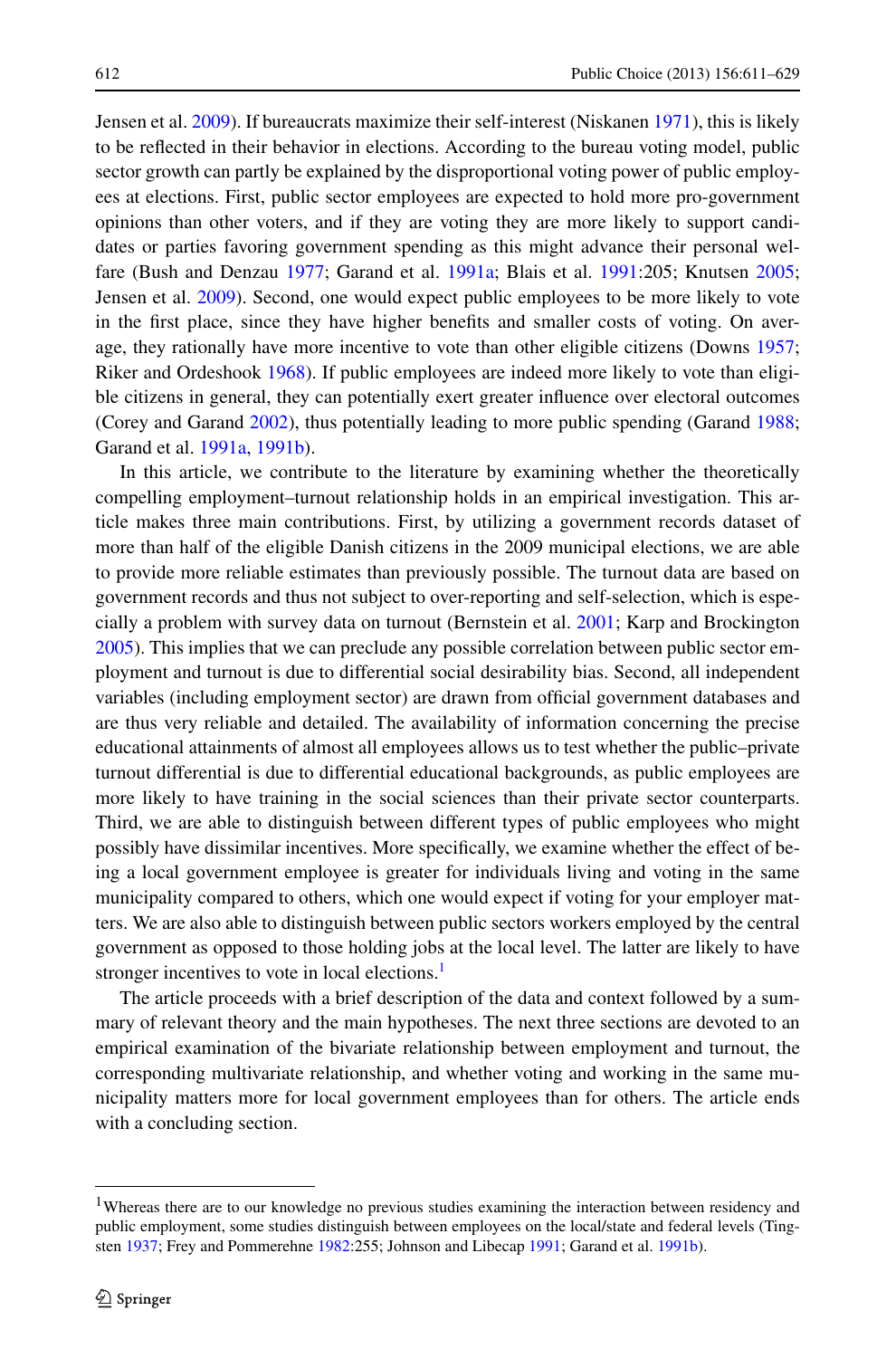Our data are at the individual level and from the November 2009 Danish municipal elections, where elections were held simultaneously in 98 municipalities using a proportional electoral system.<sup>2</sup> The municipalities administer roughly  $27\%$  of the total Danish GDP (Mouritzen [2003\)](#page-18-8) and provide most welfare services, e.g., child care, elderly care, elementary schools, libraries, and local roads. Previous studies find that local election results are highly consequential for the policy outcomes in the individual entities (Blom-Hansen et al. [2006\)](#page-17-12).

Slightly less than two-thirds of the eligible population turned out for the municipal elections in 2009. Access to individual level voter data for a municipality required the consent of the administration in that specific municipality. Half of the 98 Danish municipalities complied and, after the elections, the entire individual-level electoral register was computerized in 44 municipalities and merged with official government data on employment, socio-demography, residency, family ties and other relevant variables. Although participation in the study was voluntary for the municipalities, almost all of the eligible individuals in the participating municipalities were collected and reported.<sup>[3](#page-2-1)</sup> This enabled us to include individuals who usually do not respond to surveys, thereby avoiding self-selection.

<span id="page-2-0"></span>One of the government register variables was sector of employment. A total of 293,815 respondents were registered uniquely as local government (regional and municipal) employees, $487,409$  $487,409$  $487,409$  of them were identified as central government (state) employees, whereas [5](#page-2-3)85,796 were registered as private sector employees.<sup>5</sup> In addition to the sector variable, the registers included the usual suspects from the turnout literature, e.g., education, gender, age, income, marital status, ethnicity, citizenship, and residential patterns (see, for example, Wolfinger and Rosenstone [1980\)](#page-18-1).

<span id="page-2-1"></span> $2$ Along with the municipal elections, there were simultaneous elections for the five regional councils (the regions primarily control the public hospitals and, unlike the municipalities, regions are not able to collect taxes). Our focus exclusively is the municipal elections. Turnout is roughly identical in the two types of elections—very few individuals vote at one election and not the other (Elklit and Kjær [2009](#page-17-13)). It is therefore important to note that individuals who are mobilized for the regional elections are also likely to vote in the elections under study.

<span id="page-2-3"></span><span id="page-2-2"></span><sup>3</sup>In 39 municipalities there were no missing districts or voters at all. In Rudersdal, one district was missing, in Copenhagen one table in one district was missing (voters are assigned randomly to tables) and in Aarhus six districts were missing. In all cases the municipalities had lost the ballots after they were counted. Esbjerg participated only with those districts with electronic voting. In all four municipalities, there was no selfselection involved, and the missing districts/tables should therefore not pose a problem for the analysis. In one municipality, Odense, the electronic registration in district 4 broke down after a couple of hours. This resulted in 1,160 voters erroneously being coded as non-voters. Excluding district 4 in Odense does not alter any of the main conclusions (Bhatti and Hansen [2010\)](#page-17-14).

<sup>&</sup>lt;sup>4</sup>Though we are able to distinguish between central and local government employees, we cannot further divide local government employees into regional and municipal employees. This should not be a problem in the two first parts of the analysis as regional elections were held simultaneously with the municipal elections under investigation. Thus, regional and municipal employees faced roughly the same incentives to vote.

 $5$ More than 37,000 (in fact 37,426) individuals were registered as being employed in two sectors and 540 in three sectors. These individuals were excluded from the study to avoid duplication. If the individuals were included and results were clustered by individuals to take into account individuals appearing more than once due to multiple affiliations (i.e., if an individual was registered as both a private and local government employee, she would appear in the analysis twice but in one cluster), the results would be almost identical to those presented. Nearly 1.4 million (1,369,752, to be precise) individuals were either not employed or had no registered sector affiliation.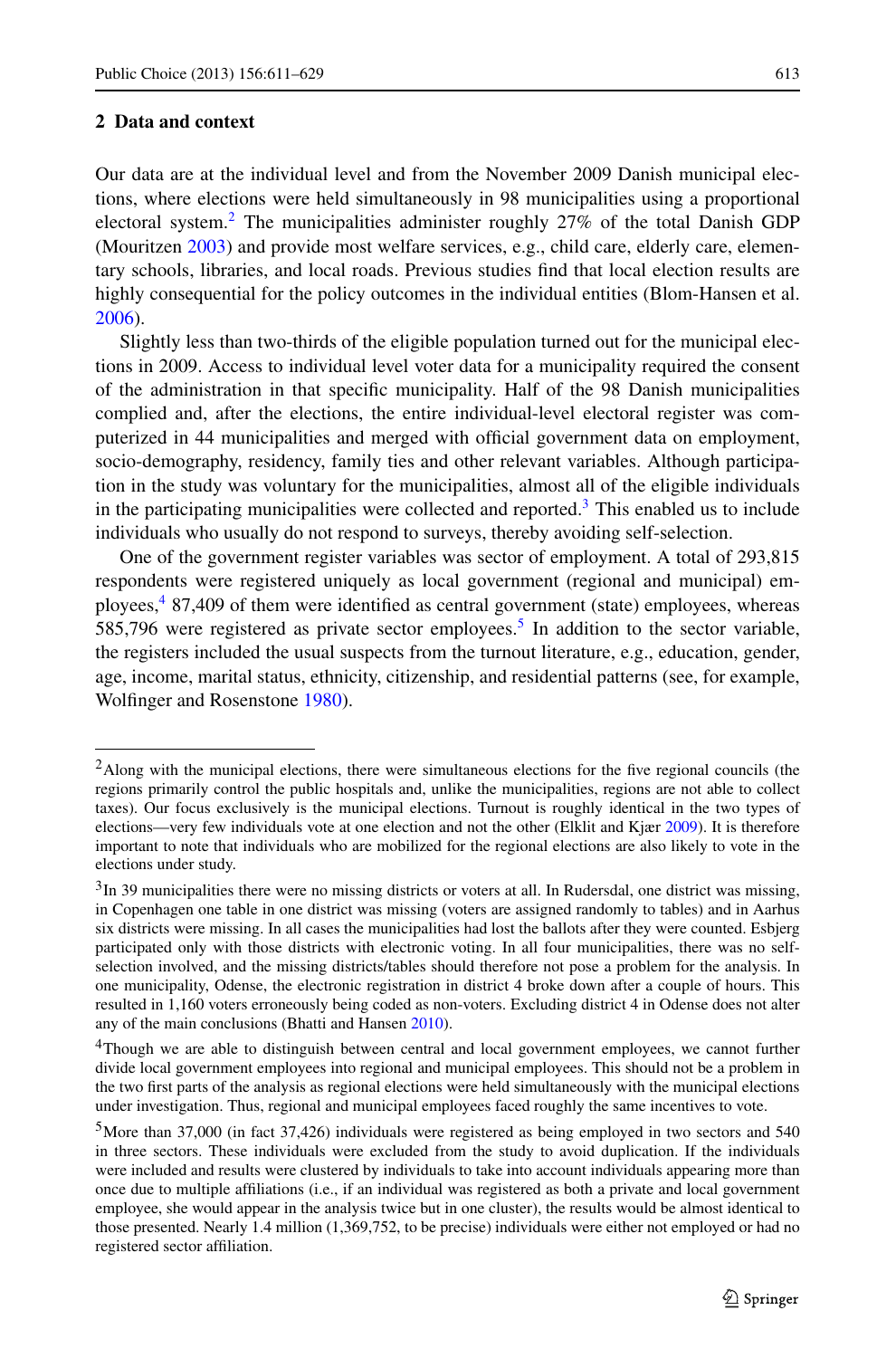### **3 Theory and the existing literature**

Public employees' rational incentives to vote at disproportionately higher rate have been of particular interest to public choice scholars working within the tradition of the bureau voting model. The model aims at explaining public sector growth (partly) from the voting power of public employees. It is suggested that public sector employees have more pro-government preferences and vote more pro-government (typically for parties on the left) than their private counterparts (Blais et al. [1990](#page-17-15), [1991](#page-17-8); Garand et al. [1991a\)](#page-17-0). In other words, they desire to push policy in a pro-government direction in order to increase their budget. Additionally, a crucial part of the model is that public employees participate in greater numbers in elections. Their potentially higher turnout is what provides them with disproportionate leverage over election outcomes.

Why would public employees vote more than the rest of the eligible population? The expectations of the bureau voting model can easily be understood from the economic theory of voting. Following Downs [\(1957](#page-17-9)), the individual's utility of voting (*U*) is given by the expected benefit (*B*) minus the perceived costs (*C*), or:<sup>6</sup>

$$
U = B - C
$$

The benefit  $(B)$  of voting is likely to be greater for public employees than for other citizens, since the government is their employer. They are thus able to influence their own job security and working conditions by voting (Garand et al. [1991b:](#page-17-1)181). Public employees have an incentive to vote for bigger government (Johnson and Libecap [1991](#page-18-2)), as this may increase their personal standards of living by expanding their professional opportunities. The political system has less influence on the salaries and working conditions of private employees, and public employees therefore should have greater incentive to vote than the rest of the population.

In addition to the benefits of voting likely being higher, the costs  $(C)$  may be lower at least for some public employees. When working in a political environment, public employees are typically provided with political information through their places of work. This renders an informed vote less costly (Garand et al. [1991b](#page-17-1):181; Corey and Garand [2002](#page-17-5)). It should be emphasized, however, that not all public employees work in a political environment. Moreover, private bureaucrats working in organizations that cater to special interests in the political marketplace are also possibly working in a political environment. Thus, though there may be something to the cost argument for some public employees, the benefit side of the public employee–turnout link appears to be stronger.

<span id="page-3-0"></span>Most of the existing literature finds a positive relationship between public employment and electoral turnout. Martin ([1933\)](#page-18-0) uncovers a 29 percentage point effect of public employment in a local election in Austin, Texas. Bennett and Orzechowski ([1983\)](#page-17-3) study US national elections between 1964 and 1978 and estimate the average public–private turnout differential for the eight elections to be 18%. Wolfinger and Rosenstone ([1980\)](#page-18-1) find a similar differential for the 1978 congressional elections. Jaarsma et al. ([1986\)](#page-17-4) criticize previous studies for not controlling appropriately for confounding socio-economic and demographic variables and discover a partial effect of less than 4% in five Dutch parliamentary elections

<sup>&</sup>lt;sup>6</sup>The *B* term is often divided into two components: (1) the benefit of the voter's preferred outcome (*B*) and (2) the probability of becoming the pivotal voter (*P* ). However, this division is not so important in the present case, since the probability of deciding the outcome is expected to be roughly invariant (and infinitesimally small) across the employment groups. A separate term (*D*) for civic duty is also often included (Riker and Ordeshook [1968\)](#page-18-5).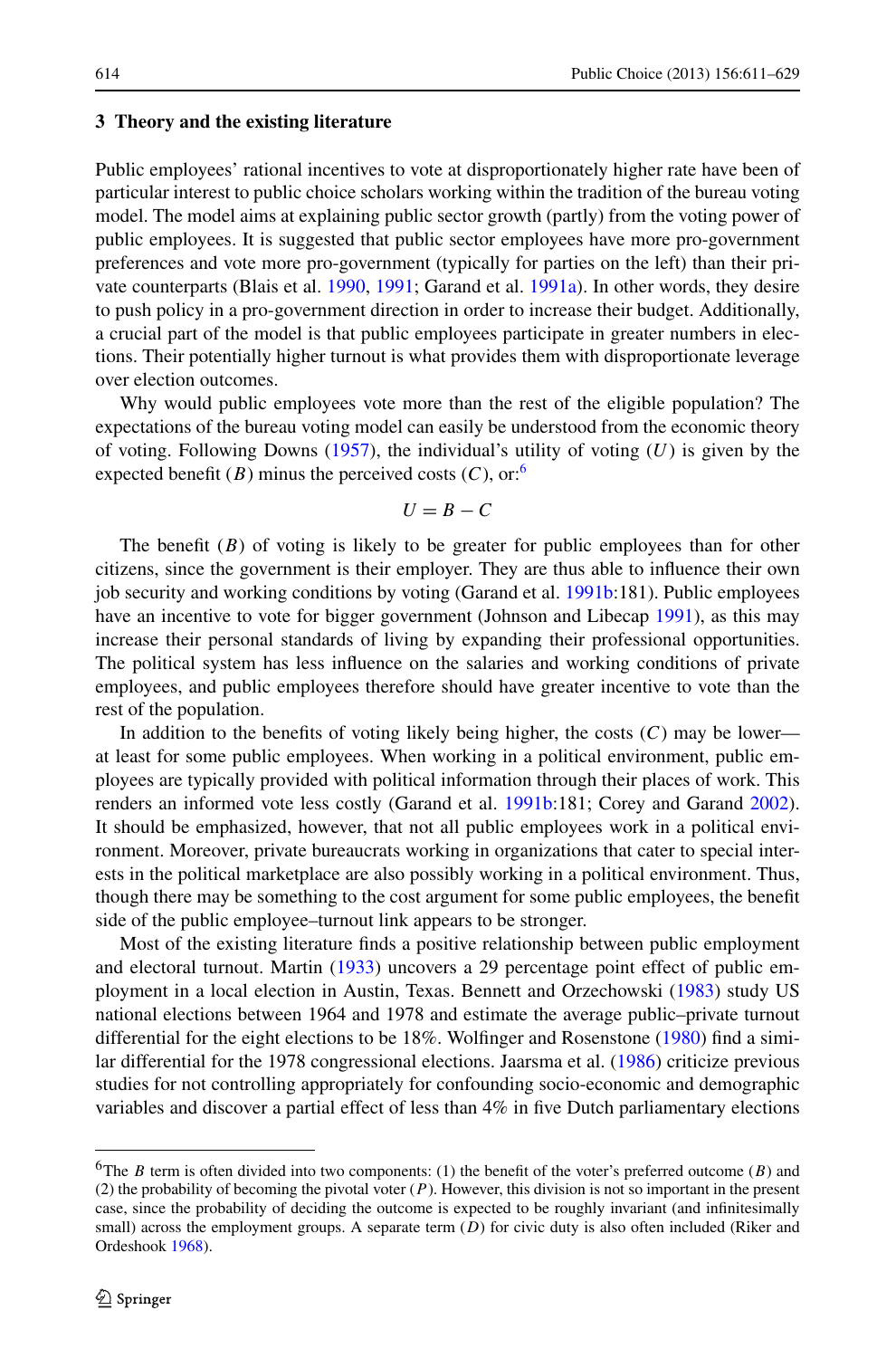using a logit specification. Johnson and Libecap [\(1991\)](#page-18-2) distinguish between different types of public employees using the 1984 and 1986 CPS and estimate a 6 to 10 percentage point marginal effect for local government employees and no effect for federal employees. Garand et al. [\(1991b\)](#page-17-1) show that public employees vote from 8 to 15 percentages points more often than other citizens across different types of American elections through the 1980s.<sup>7</sup> Furthermore, state and local government employees were found to vote more often than federal employees. On the basis of ANES 1996, Corey and Garand ([2002\)](#page-17-5) find the turnout of government employees to be more than 12 percentage points higher than other citizens. This relationship is attenuated only by about 20% in a multivariate analysis, implying that the major part of the relationship is indeed causal. Jensen et al. ([2009\)](#page-17-6) find a much smaller effect of public employment than the other studies referred to—the marginal effect is only 1.3 percentage points. In sum, there is considerable evidence that public employment has a positive impact on turnout, but the exact magnitude of the effect varies from study to study.

## **4 Hypotheses**

While the previous literature is extensive and thorough, it is not exhaustive. First, we reinvestigate the bivariate relationship between public employment and turnout. A possible bivariate association is interesting even if there is no causal relationship, because public employees would still have disproportionate voting power—as suggested by the bureau voting model—even if it is not due to their employment status.

Our re-investigation of the bivariate relationships enjoys two advantages over previous studies. First, we have government records for turnout and government register data for employment, for which reason a relationship between employment status and turnout cannot be due to different social desirability effects in the public and private sectors. Second, contrary to most studies (some notable exceptions are Tingsten [1937](#page-18-7); Garand et al. [1991b;](#page-17-1) Johnson and Libecap [1991\)](#page-18-2), we are able to distinguish between central and local government employees. At local level elections—such as the election under investigation in this study we would expect local government employees to have a greater tendency to vote than central government employees, since they are affected more directly by local politicians' spending decisions.

Second, we reinvestigate the multivariate relationship between employment and turnout. Frey and Pommerehne ([1982\)](#page-17-2), Jaarsma et al. ([1986](#page-17-4)) and others have noted how a bivariate relationship between employment status and turnout does not necessarily imply that employment is causally related to the voting decision. For instance, Danish public employees are predominately female, are older, and more highly educated than their private sectors counterparts. Hence, an important question is whether public employees vote more because of their sector of employment per se, controlling for other characteristics. In other words, we wish to eliminate any selection bias. Bivariately as well as multivariately we expect local government employees to have a higher probability of voting than other types of employees.

<span id="page-4-0"></span>H1: *In local elections, local government employees are more likely to vote than privatesector and central government employees*.

<sup>&</sup>lt;sup>7</sup>Comparable results are found in a similar study by the same authors (Garand et al. [1991a\)](#page-17-0) though the bivariate differential reaches 17 to 23 percentage points for the election year 1986.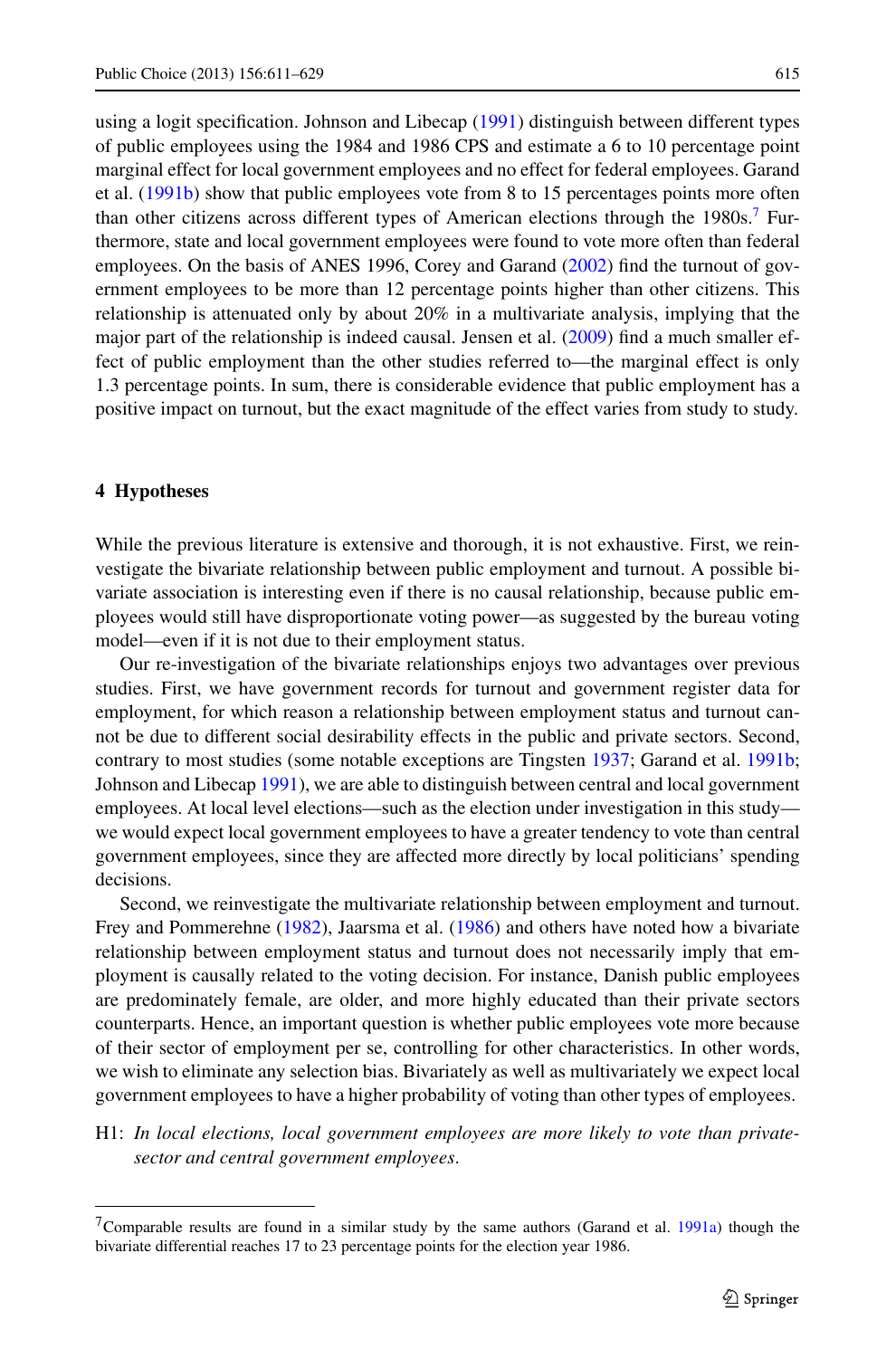The multivariate relationship is examined using a binomial logistic model. As previously argued, local government employees are expected to vote more than private employees. Additionally, they may also turn out more often than central government employees, as central government employees do not directly influence their job security and working conditions via local government elections. Hence, there would appear to be more at stake for local government employees.

We control for a range of factors commonly held to be causally related to turnout. Several studies indicate that gender is related to turnout (e.g., Leighley and Nagler [1992](#page-18-9)). Age and age squared are also included, since most studies find a curvilinear relationship between age and turnout (Wolfinger and Rosenstone [1980](#page-18-1); Highton and Wolfinger [2001](#page-17-16)). We include four dummies for education, which is also often believed to be strongly causally related to turnout (Campbell et al. [1960;](#page-17-17) Wolfinger and Rosenstone [1980;](#page-18-1) for a different view, see Denny and Doyle [2009](#page-17-18)). The respondent's income is included, as greater resources possibly lead to increased political participation. We also add dummies for marriage and other personal conditions (Denver [2008](#page-17-19); Wolfinger and Wolfinger [2008\)](#page-18-10) as well as whether the respondent lives alone. The logic of both variables is that social encouragement possibly has a strong impact on voting. The number of children in the household is also included, as individuals with children use local government services, such as childcare and schools, more frequently and therefore may have a greater incentive to vote.

The existing literature states that immigrants and other minorities vote substantially less than the majority group in Denmark (Elklit et al. [2000\)](#page-17-20) and elsewhere (e.g., Campbell et al. [1954;](#page-17-21) Xu [2005\)](#page-18-11). Consequently, dummies are included for ethnicity and citizenship. A final, commonly used factor included in the present study is residential stability (Verba and Nye [1972:](#page-18-12)145; Milbrath and Goel [1977](#page-18-13):113; Highton and Wolfinger [2001\)](#page-17-16). Even though voting in Danish municipal elections does not require registration prior to Election Day, residential stability may imply strong community ties which may in turn increase the likelihood of voting (Highton [2000\)](#page-17-22). As a supplement to the standard residential stability variable, we also include the number of days of residence in the current municipality, since moving from one municipality to another may be more complicated for voting than simply moving, since the political issues and candidates can differ geographically.

<span id="page-5-0"></span>In addition to the usual suspects, we consider an additional factor which has not been investigated in the existing literature on public employment and turnout. Whereas several studies control for the level of education (e.g., Jaarsma et al. [1986;](#page-17-4) Corey and Garand [2002](#page-17-5)), the *type* of education is presumably also a relevant factor. For instance, public employees may be more likely to have a background in the social sciences, and such persons may in turn be more likely to vote (see, e.g., Hillygus [2005](#page-17-23)). In other words, controlling for the type of education will allow us to be more confident than previously that a partial relationship between public employment and turnout is not due to political interest (as proxied by prior educational training) determining public employment.<sup>[8](#page-5-0)</sup> It should be noted that we include only objective variables in the models as our government records dataset by its design does not allow for attitudinal measures.<sup>9</sup>

<span id="page-5-1"></span><sup>&</sup>lt;sup>8</sup>Entirely ruling out this possibility would require panel data (or, even better, some sort of random assignment to employment). We return to this in the conclusion.

<sup>&</sup>lt;sup>9</sup>The inability of including attitudinal variables is a downside of government records datasets. If there are attitudinal variables that are causally prior to our main variables of interest (sector of employment) and related to the dependent variable, we may obtain biased estimates. However, it should be noted that is not clear that it would be appropriate to include attitudes for the present purpose as commonly used opinions, such as attitudes towards the public sector, party identification, and party vote could partially be a consequence of sector of employment rather than a cause of it.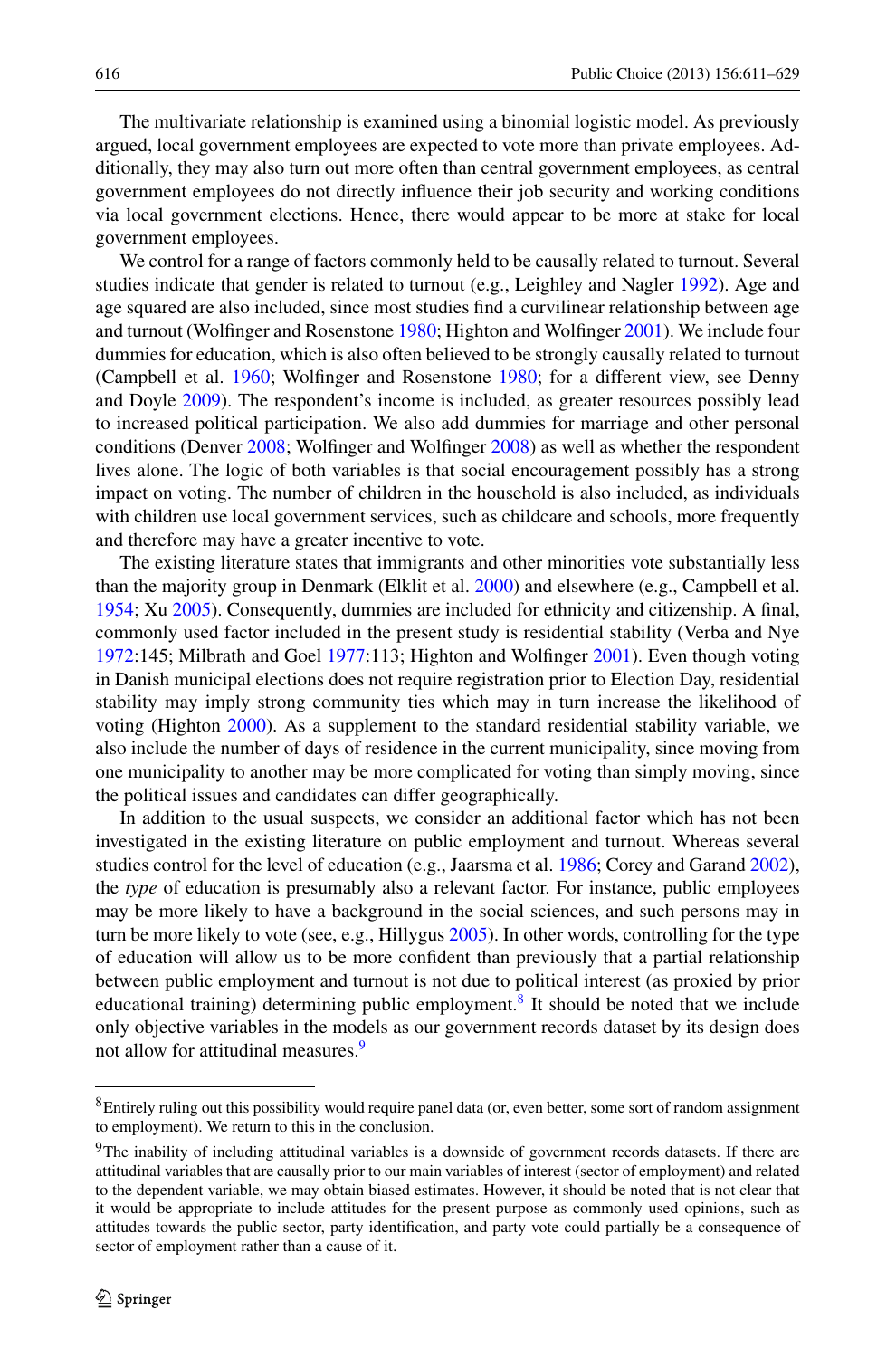|                | Private sector<br>employees | Central government<br>employees | Local government<br>employees |
|----------------|-----------------------------|---------------------------------|-------------------------------|
| Turnout $(\%)$ | 62.8                        | 75.0                            | 74.0                          |
| N              | 585,796                     | 87,409                          | 293,815                       |

<span id="page-6-2"></span><span id="page-6-0"></span>**T[a](#page-6-0)ble 1** Turnout by employment category<sup>a</sup>

aThe 1,369,752 individuals who where eligible to vote but were unemployed or had no registered sector affiliation have a 61.9% turnout rate. Part of the explanation for the small difference between private sector employees and individuals who are not employed is age. The latter group is older, on average—a factor which normally contributes to a high turnout. It should be noted that some studies cited earlier compare public sector employees to all other citizens and not just private sector employees. As private sector employees' turnout is very close to that of non-employees, this distinction is not very important for the Danish case

All differences between the proportion voters in the employment categories are significant, *p <* 0*.*0001

The second hypothesis further explores the varying incentives of different public employees. In municipal elections, the local government employees who are registered in the same municipality as they work can influence their job security and work conditions more by voting than employees living and working in different municipalities (their benefits are higher—the *B* term in Downsian utility function). Only the local government employees living and working in the same municipality elect their own employer. Their costs (the *C* term) may also be lower, since the political information they obtain in their workplace is more relevant than the information provided to other public employees. In other words, the utility differentials from voting between public and private employees should be particularly significant for individuals living and working in the same government entity.

# H2: *In local elections the effect of local employment is greater for individuals working and living in the same entity compared to eligible individuals in general*.

The varying incentives of public employees are modeled as a function of the interactions between living and working in the same entity and the different public employment groups. Interactions are the appropriate specification, since living and working in the same municipality may matter for all voters, as it can reduce the cost of voting due to the relative proximity between work and home.<sup>[10](#page-6-1)</sup> Local government employees should gain disproportionately, however, as their benefit from voting increases, along with the gains from proximity. Thus, while everyone possibly benefits from living and working in the same place, local government employees ought to gain more than others.

## <span id="page-6-1"></span>**5 Do public employees vote more?**

Table [1](#page-6-2) presents the turnout percentages for each of the three main categories of employees in our sample. There is considerable variation from category to category.

The two categories of public employees have a substantially higher turnout than private employees, the difference being 12 percentage points for central government employees and

<sup>&</sup>lt;sup>10</sup>Ideally, one should only investigate the municipal employees in H2, since regional employees vote for their employer as long as they live in the same region; however, this is not possible given the information available in the dataset. Thus, our results for this hypothesis (but not H1) could be attenuated slightly due to the noise from the regional employees.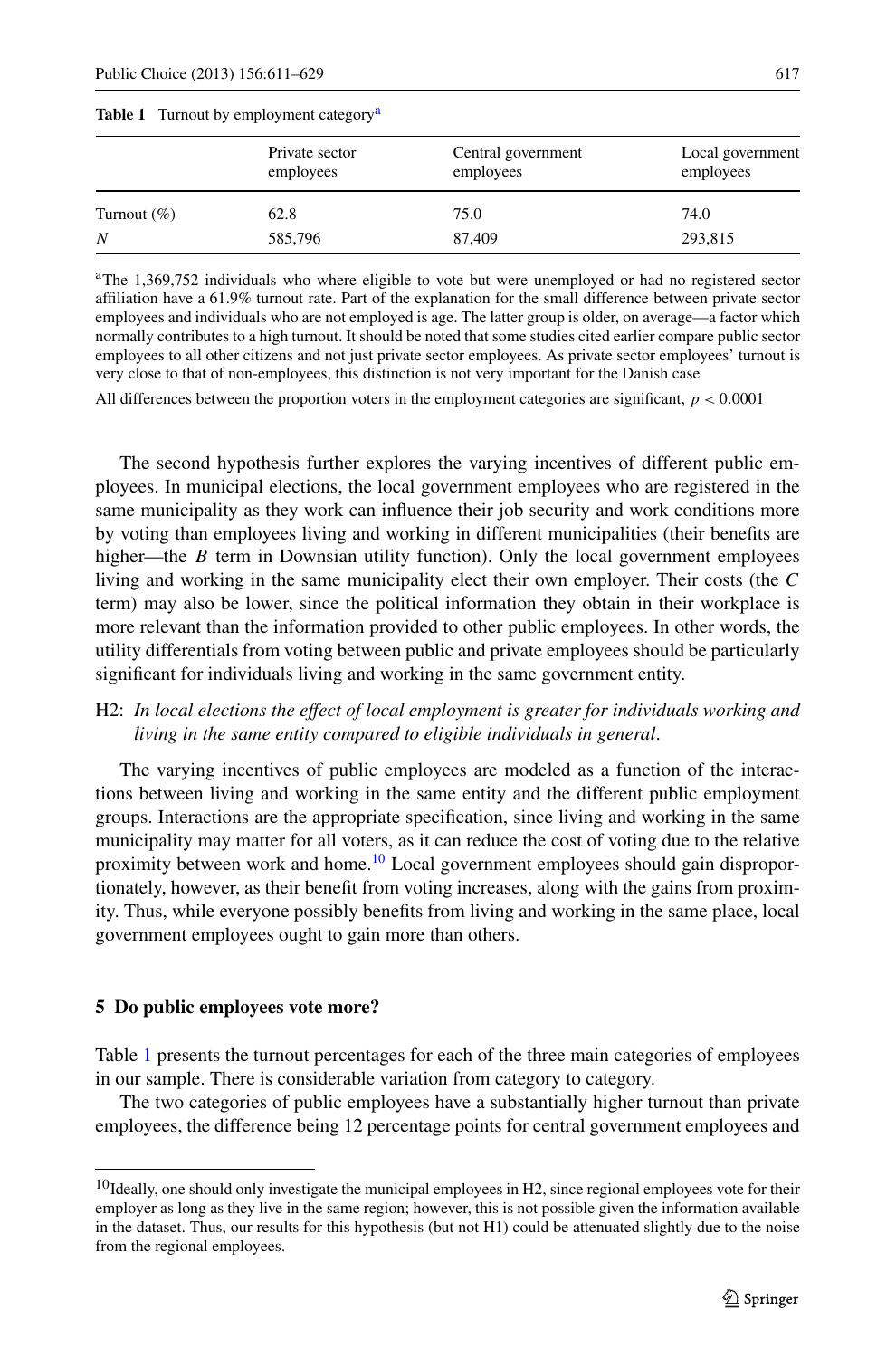11 percentage points for local government employees. These differences are very similar to Corey and Garand's [\(2002](#page-17-5)) survey-based study. The difference is, however, smaller than Martin's ([1933\)](#page-18-0) findings for local level elections. The findings support the claim of the bureau voting model that public sector employees have disproportionate leverage over election outcomes.

Interestingly, central government employees have a slightly higher turnout rate than local government employees. One would expect the opposite, since local politicians do not control the central government budget. Local government employees would thus be expected to have a more pronounced tendency to vote. However, this puzzling bivariate result may be due to the fact that central government employees tend to be more highly educated than local government employees. This calls for a multivariate analysis.

#### **6 Does local employment matter?**

A binomial logit model allows us to evaluate the partial influence of public employment. Table [2](#page-8-0) presents two models (see Table [A.1](#page-13-0) in the [Appendix](#page-13-1) for descriptive statistics). The only difference between the models is that Model 2, in addition to the usual suspects, includes multiple dummies to control for the specific type of education as well as its duration. The purpose is to control further for self-selection into employment sector. By including this factor we are not only comparing individuals with identical educational attainments but also identical educational types.<sup>11</sup>

Table [2](#page-8-0) indicates that public employees have substantially higher turnout rates than private employees due to their employment status. For central government employees, the differential is two percentage points, while the corresponding percentage difference for local government employees is four. As argued above, the relative effects of central and local government employees make theoretical sense. One would expect local government employees are more likely to vote than central government employees, since central government employees are not affecting their working conditions and job security as directly as local employees, who are in fact voting for their future employer. Conversely, it makes sense that central government employees vote slightly more than their private sector counterparts. Even if central government employees had no rational incentive to vote disproportionately in local elections, they are likely to do so anyway due to their incentives in national elections, along with the effect of voting habit of one election on future elections (Plutzer [2002;](#page-18-14) Gerber et al. [2003](#page-17-24); Franklin [2004;](#page-17-25) Denny and Doyle [2009](#page-17-18)).

<span id="page-7-0"></span>One possible explanation for the public–private turnout differential could be that a disproportionate number of public employees have completed educations with a focus on public affairs. In Model 2, we account for the *type* of education in addition to its length by including dummies for education type. The model indicates that educational type does not account for the differences between employment groups. In fact, the effect of being a local government employee increases slightly.

<sup>&</sup>lt;sup>11</sup>There are substantial differences in the educational backgrounds of employees in the three sectors examined, so including the dummies can potentially be important. To take some examples: There are twice as many political scientists in the Danish local government sector as in the private sector (when taken relative to the sectors' sizes), while the distribution of individuals with law degrees is 2:1 in favor of the private sector. Biologists are an example of an educational group which approximately equally represented in local governments and in the private sector. The number of variables corresponds to the number of individual educational types registered (e.g., political science, medicine and economy at the university etc.). We include all as separate dummies to take the educational types into account in as a fine-grained way as possible.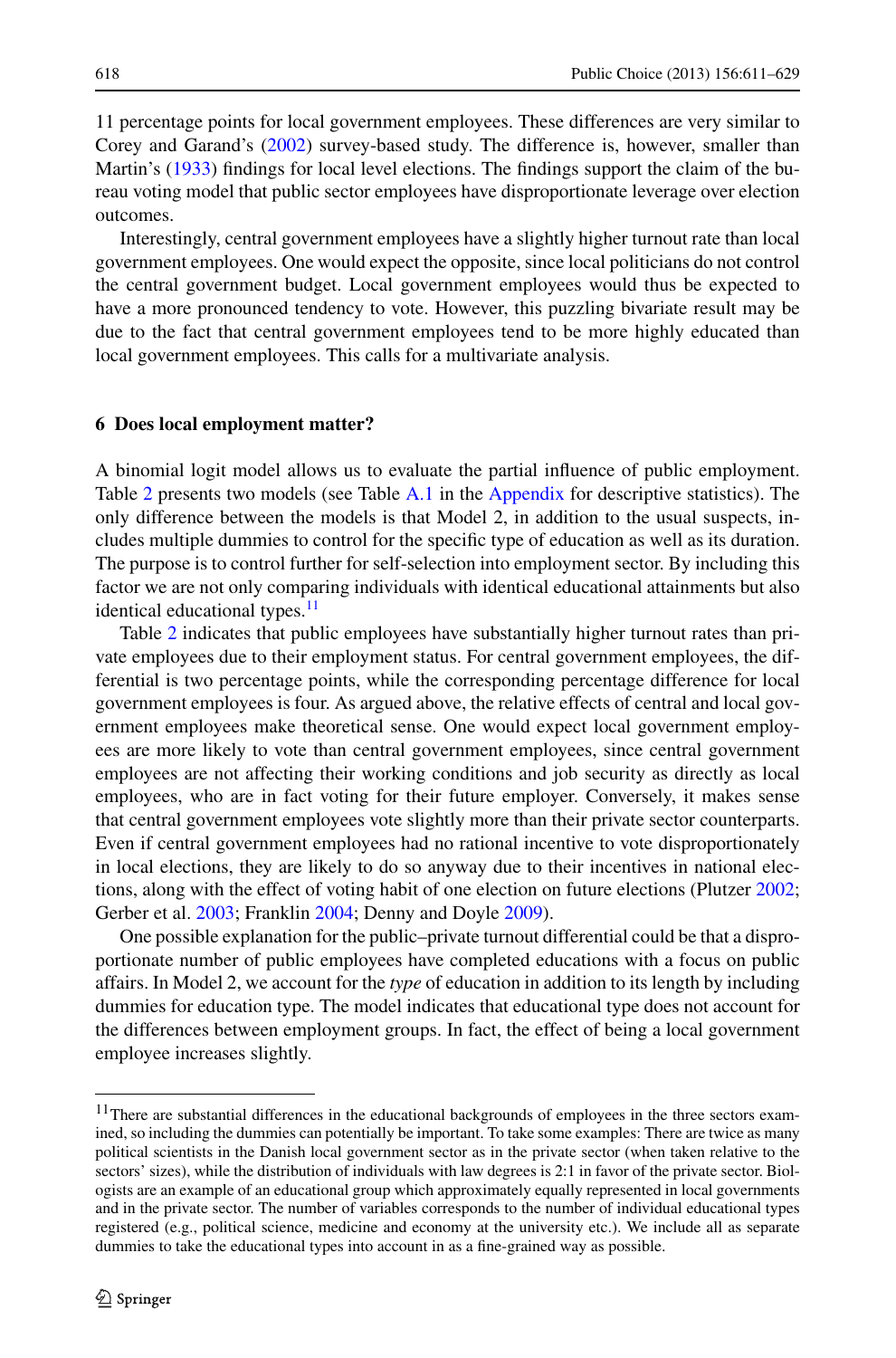<span id="page-8-0"></span>**Table 2** Predicting turnout using a binomial logistic model

|                                                 | Model 1           |                       | Model 2           |                       |
|-------------------------------------------------|-------------------|-----------------------|-------------------|-----------------------|
|                                                 | Logistic<br>coef. | Change in<br>%-points | Logistic<br>coef. | Change in<br>%-points |
| $Employment$ (base = private):                  |                   |                       |                   |                       |
| Central government                              | $0.091***$        | $\overline{2}$        | $0.080***$        | $\overline{c}$        |
| employee                                        | (0.010)           |                       | (0.011)           |                       |
|                                                 | $0.19***$         | $\overline{4}$        | $0.23***$         | 5                     |
| Local government employee                       | (0.0060)          |                       | (0.0069)          |                       |
| Male                                            | $-0.036$ ***      | $-1$                  | $0.015***$        | $\mathbf{0}$          |
|                                                 | (0.0047)          |                       | (0.0055)          |                       |
| Age in 1,000 days                               | $0.023***$        |                       | $0.021***$        |                       |
|                                                 | (0.0026)          |                       | (0.0026)          |                       |
| Age in $1,000 \text{ days}^2$                   | $0.0035***$       |                       | $0.0037***$       |                       |
|                                                 | (0.00014)         |                       | (0.00015)         |                       |
| Education, completed (base $=$ primary school): |                   |                       |                   |                       |
| High school                                     | $0.73***$         | 14                    | $0.95***$         | 17                    |
|                                                 | (0.0091)          |                       | (0.091)           |                       |
| Technical training                              | $0.34***$         | $\overline{7}$        | $0.75***$         | 15                    |
|                                                 | (0.0069)          |                       | (0.16)            |                       |
| Higher education (4 years or                    | $0.96***$         | 19                    | $1.36***$         | 25                    |
| less)                                           | (0.0080)          |                       | (0.19)            |                       |
| Higher education (5 years or                    | $1.22***$         | 21                    | $1.07***$         | 19                    |
| more)                                           | (0.011)           |                       | (0.062)           |                       |
| Income in DKK 100,000                           | $-0.0033$ *       | $-0$                  | $-0.0027$ *       | $-0$                  |
|                                                 | (0.0014)          |                       | (0.0013)          |                       |
| Marital status (base $=$ never married):        |                   |                       |                   |                       |
| Widow/widower                                   | 0.041             | $\mathbf{1}$          | $0.069***$        | 1                     |
|                                                 | (0.024)           |                       | (0.024)           |                       |
| Married                                         | $0.27***$         | 6                     | $0.27***$         | 6                     |
|                                                 | (0.0079)          |                       | (0.0079)          |                       |
| Divorced                                        | $-0.086$ ***      | $-2$                  | $-0.066$ ***      | $-1$                  |
|                                                 | (0.0099)          |                       | (0.0100)          |                       |
| Lives alone                                     | $-0.37***$        | $-8$                  | $-0.37***$        | $-8$                  |
|                                                 | (0.0068)          |                       | (0.0068)          |                       |

It should be noted that though the effects of employment are in the expected direction, they are smaller than in most previous studies (Jaarsma et al. [1986](#page-17-4) and Jensen et al. [2009](#page-17-6) offer two exceptions). For instance, Corey and Garand ([2002\)](#page-17-5) find the multivariate effect to be only 20% lower than the 12 percentage point bivariate differential (in this study, the drop is more than 60% from a similar level). Why this decline from the bivariate to the multivariate analysis? The proportion of women is much larger among local government employees than private employees. The local government employees are also older, have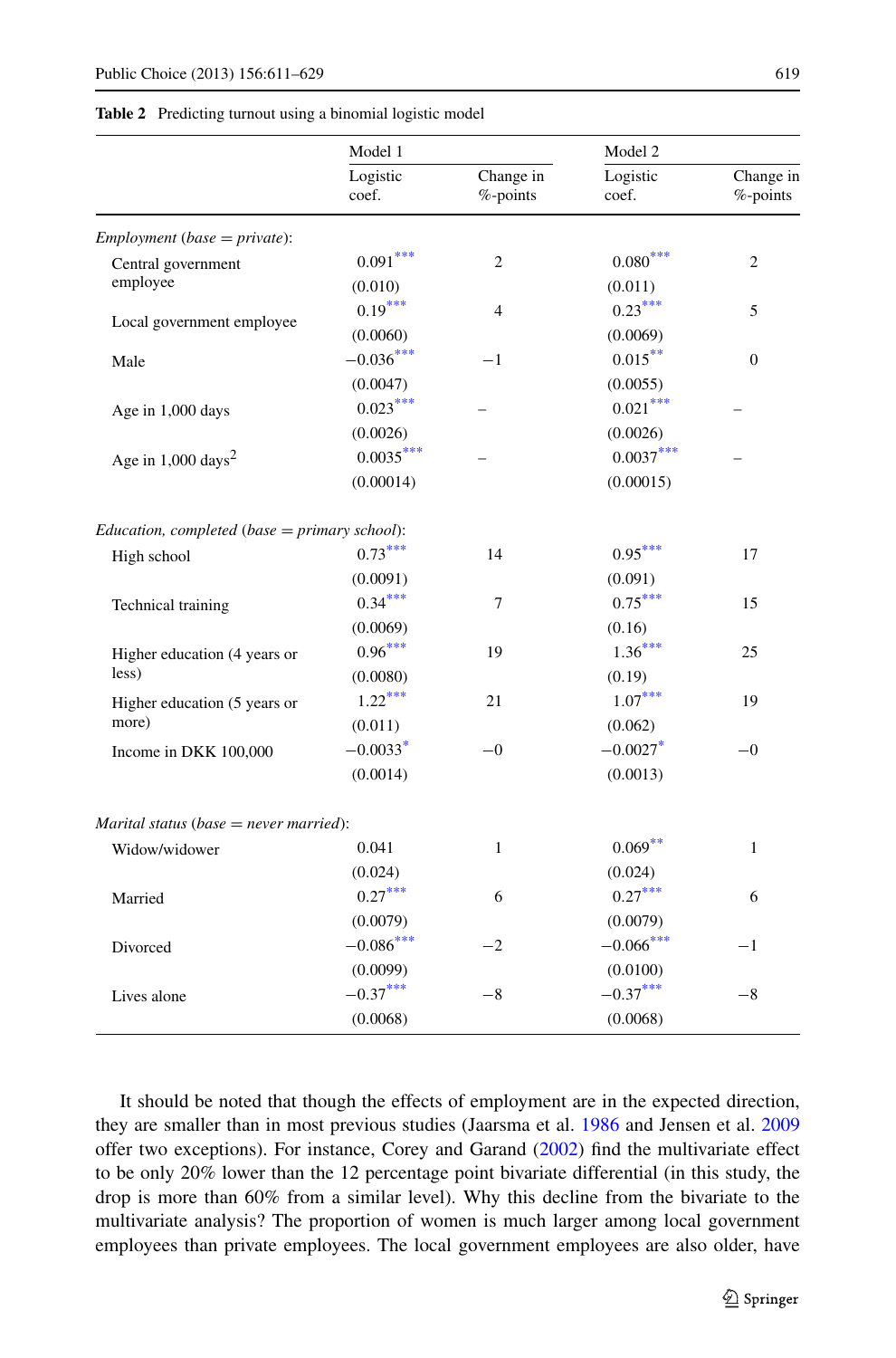|                                  | Model 1           |                       | Model 2           |                       |
|----------------------------------|-------------------|-----------------------|-------------------|-----------------------|
|                                  | Logistic<br>coef. | Change in<br>%-points | Logistic<br>coef. | Change in<br>%-points |
| Number of children in household: |                   |                       |                   |                       |
| 1 child                          | $0.062***$        | $\mathbf{1}$          | $0.067***$        | $\mathbf{1}$          |
|                                  | (0.0075)          |                       | (0.0076)          |                       |
| 2 children                       | $0.21***$         | $\overline{4}$        | $0.21***$         | 4                     |
|                                  | (0.0080)          |                       | (0.0080)          |                       |
| 3 children                       | $0.27***$         | 6                     | $0.27***$         | 6                     |
|                                  | (0.012)           |                       | (0.013)           |                       |
| 4 or more children               | $0.23***$         | 5                     | $0.23***$         | 5                     |
|                                  | (0.027)           |                       | (0.026)           |                       |
| Non-Danish, Western              | $-0.47***$        | $-11$                 | $-0.42$ ***       | $-10$                 |
| ethnicity                        | (0.030)           |                       | (0.030)           |                       |
| Non-Danish, non-Western          | $-0.95***$        | $-23$                 | $-0.91***$        | $-22$                 |
| ethnicity                        | (0.014)           |                       | (0.015)           |                       |
| Non-Danish, Western              | $-0.54***$        | $-13$                 | $-0.45***$        | $-10$                 |
| citizen                          | (0.031)           |                       | (0.032)           |                       |
| Non-Danish, non-Western          | $-0.27***$        | $-6$                  | $-0.25***$        | $-6$                  |
| citizen                          | (0.021)           |                       | (0.022)           |                       |
| Residential stability (in 1,000  | $0.049***$        | $\mathbf{1}$          | $0.048***$        | $\mathbf{1}$          |
| days at current address)         | (0.0012)          |                       | (0.0012)          |                       |
| Municipal stability (in 1,000    | $0.020***$        | $\overline{0}$        | $0.022***$        | $\overline{0}$        |
| days in current municipality)    | (0.00077)         |                       | (0.00078)         |                       |
| 377 educational types included   | NO                |                       | YES               |                       |
| Constant                         | $-0.62$ ***       |                       | $-0.83***$        |                       |
|                                  | (0.011)           |                       | (0.014)           |                       |
| Ν                                | 952,256           |                       | 952,241           |                       |
| McFadden                         | 0.11              |                       | 0.12              |                       |
| Log likelihood                   | $-533,278.0$      |                       | $-528, 161.6$     |                       |
| $\chi^2$                         | 82,941.7          |                       | 89,342.2          |                       |

## **Table 2** (*Continued*)

<span id="page-9-2"></span><span id="page-9-1"></span><span id="page-9-0"></span> $p < 0.05$ , \*\**p* < 0.01, \*\*\**p* < 0.001. Standard errors (in parentheses) are clustered by household. The sizes of the marginal effect sizes—calculated by the SPost package for Stata—in column 2 and 4 depicts the percentage point changes from as the dummy variable move from 0 to 1 on dummy variables. Using continuous variables, the value depicts the corresponding effect from changing the variable in question from a half unit below to a half unit above the mean with other variables held at their means (age<sup>2</sup> is held at the mean of age squared). In Model 2, 15 cases were omitted due to perfect prediction, and 13 categories for educational types were omitted due to collinearity (377 categories were included). A Wald test for the joint significance of the educational type dummies is significant,  $p < 0.0001$ . The income variable contains some potential outliers. We ran a robustness test on a subsample containing only individuals with incomes between 0 and 1 million DKK. The results were similar to the above—in both models private employees had the lowest turnout, then central government employees and local government employees (all differences between the groups were significant)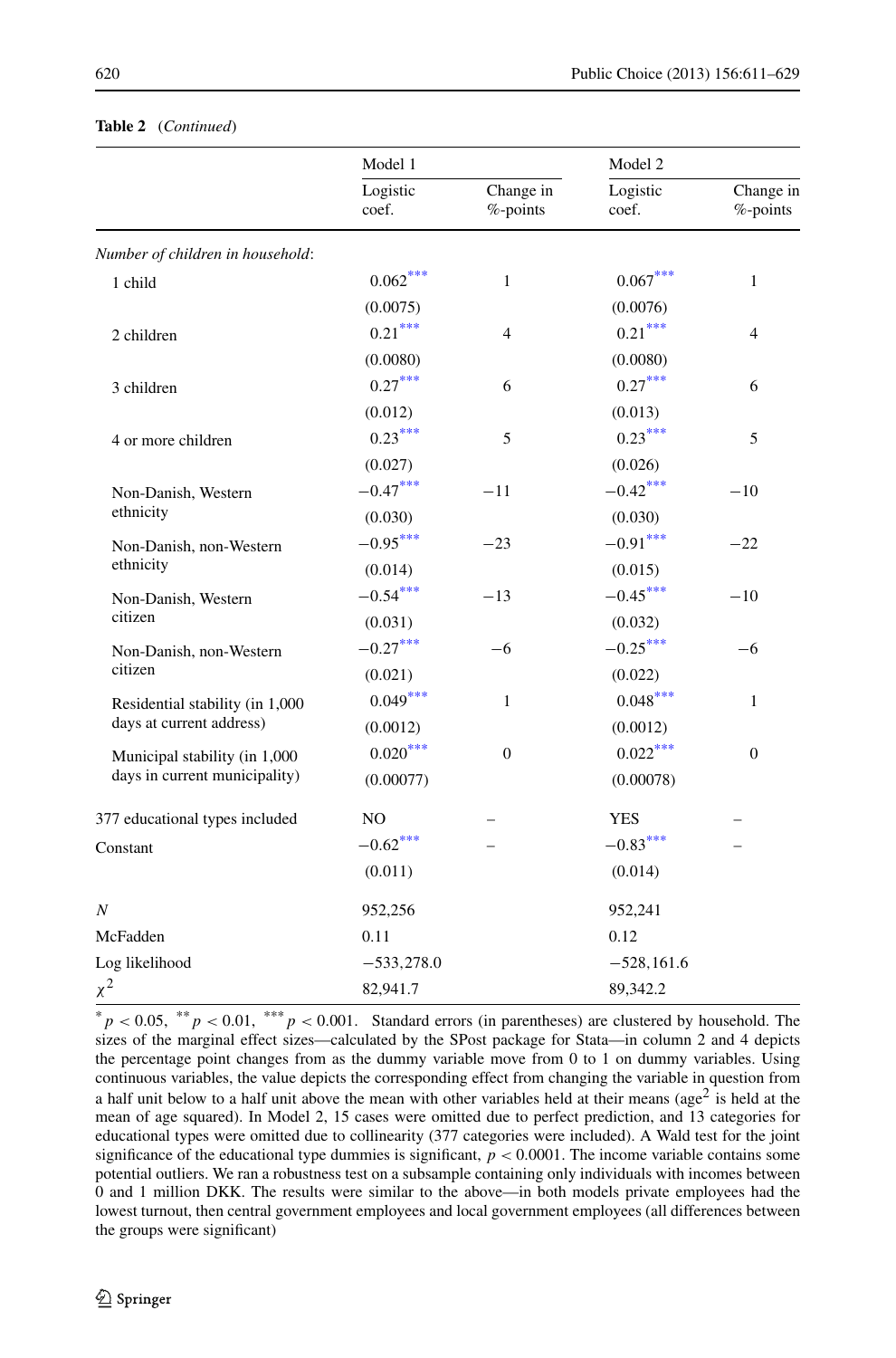higher educational attainment, are more often married, and are more residentially stable. All of this leads the partial effect to be much smaller than the bivariate effect (see Table [A.2](#page-14-0) in the [Appendix](#page-13-1) for more details on about the differences between the groups).

The control variables largely conform to our expectations. Education has a substantial positive impact on turnout (up to about 20 percentage points), as is being married (six percentage points). Living alone has a negative impact of about eight percentage points, i.e., living with someone means about the same as being married. Having children in one's household also contributes positively to the likelihood of turning out (four–six percentage points if there is more than one child), probably because children bring the individual into contact with a range of municipal services. Racial minorities have a substantially lower likelihood of voting than the majority of the population (ethnicity seems somewhat more important than citizenship), and there is a substantial positive effect of being residentially stable. The latter effect is interesting, as voting in Denmark does not require pre-election registration—all eligible citizens automatically receive a polling card by direct mail. Thus, the result supports Highton's [\(2000](#page-17-22)) finding that part of the typical residential stability/mobility effect is due to the influence of community ties. One apparent surprise is the positive coefficient of age squared, whereas most studies find a negative effect. However, this result is driven mainly by the fact that we only consider individuals in employment and thereby a limited age range, as the retired seniors are excluded from the sample.

#### **7 The conditional effect of working and living in the same municipality**

In addition to allowing us to distinguish between public and private employees as well as different types of public employees, the dataset contains information about the municipality in which each individual works and where she is eligible to vote. This allows us to test whether—as theoretically expected (H2)—there is a conditional effect of living and working in the same municipality, on the public–private turnout differential. In Table [3,](#page-11-0) we thus include a dummy for voting and working in the same municipality along with interactions between this variable and the two employment dummies from Table [2.](#page-8-0) Model 4 includes a control for the specific type of education, whereas Model 3 includes only the length of education. As the size and direction of the control variables remains similar to Table [2](#page-8-0), we include only the main variables of interest in Table [3](#page-11-0)—the full regression table can be found in [Appendix](#page-13-1) as Table [A.3.](#page-15-0)

The main effect of working and living in the same municipality is positive. This is hardly surprising, since it may be less costly to vote if you work near your home due to shorter time spent on commuting (Dyck and Gimpel [2005](#page-17-26)). Thus even private employees benefit from living and voting in the same government entity. The question is whether local government employees benefit disproportionately. In Model 3, the interaction between the variable and employment dummies is not statistically significant at the 0.05 level. In Model 4, which is presumably the best specified, the interaction effect with local employment is strongly significant. Furthermore, the interaction involving central government employees is negative and insignificant. This reflects how local government employees gain disproportionately from living and working in the same municipality compared to other groups. This makes theoretical sense in accordance with H2, since working in the same municipality for this group implies electing their own employer, while the same is not the case for central government and private employees.

The magnitude of the effect of the interaction is modest, as should be clear from Table [4](#page-11-1). In Model 4, the effect of being a local government employee compared to a private sector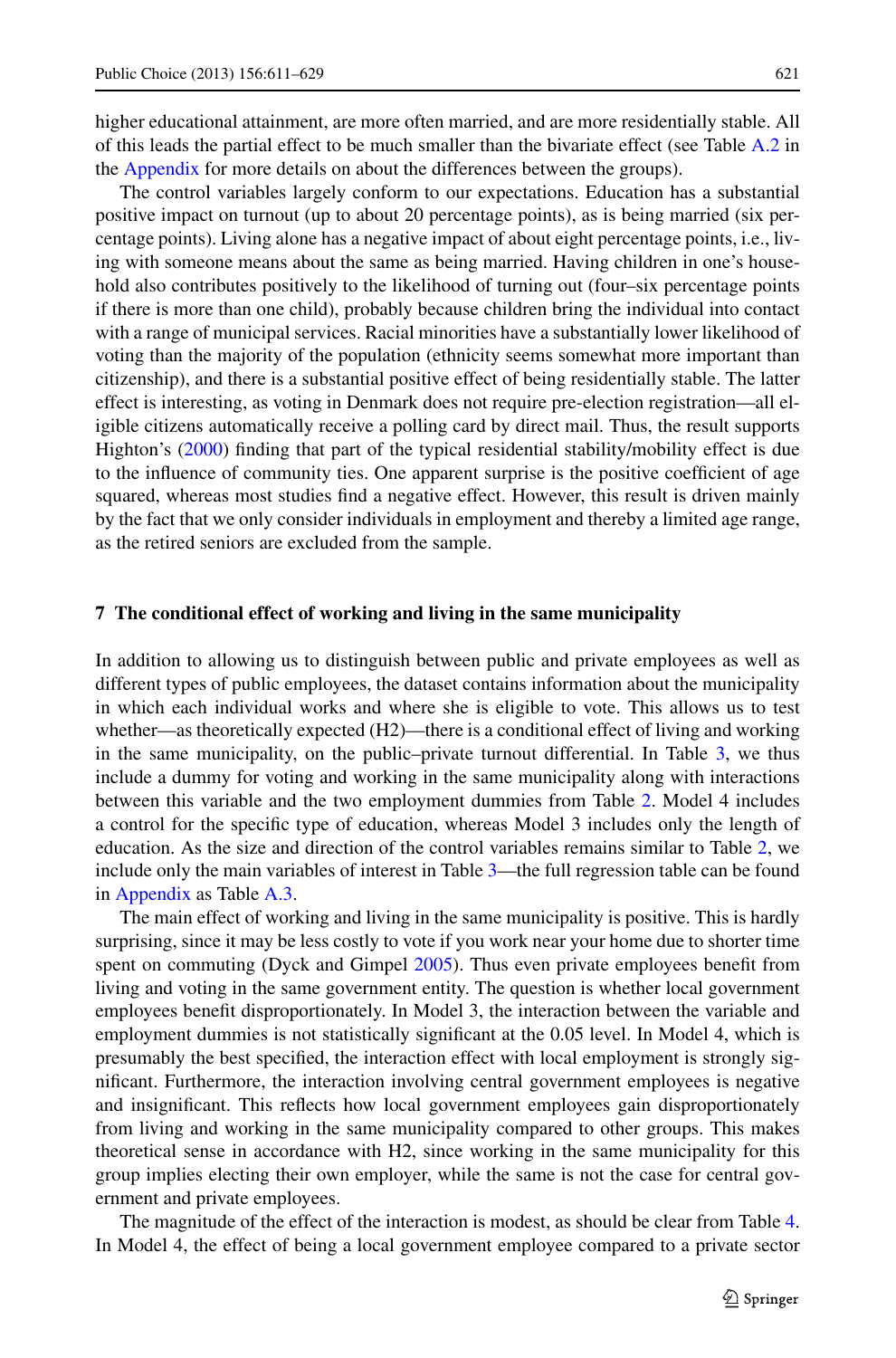|                                             | Model 3         | Model 4      |
|---------------------------------------------|-----------------|--------------|
| Central government employee                 | $0.071^{***}\,$ | $0.080***$   |
|                                             | (0.013)         | (0.014)      |
| Local government employee                   | $0.17***$       | $0.19***$    |
|                                             | (0.0093)        | (0.010)      |
|                                             | $0.072***$      | $0.068***$   |
| Work and vote in the same municipality      | (0.0064)        | (0.0065)     |
|                                             | 0.032           | $-0.0072$    |
| Central government employee * work and vote | (0.021)         | (0.021)      |
| Local government employee * work and vote   | 0.018           | $0.046***$   |
|                                             | (0.011)         | (0.012)      |
| All control variables from Model 1 included | <b>YES</b>      | <b>YES</b>   |
| 373 educational types included              | NO.             | <b>YES</b>   |
| N                                           | 894,056         | 894,030      |
| McFadden                                    | 0.11            | 0.11         |
| Log likelihood                              | $-498,783.8$    | $-494,026.1$ |
| $x^2$                                       | 78,820.9        | 84,635.3     |

<span id="page-11-0"></span>**Table 3** Predicting turnout using a binomial logistic model, including interactions

<span id="page-11-2"></span><span id="page-11-1"></span> $*$   $p$  < 0.05, \*\*  $p$  < 0.01, \*\*\*  $p$  < 0.001. The main coefficients are unstandardized logistic coefficients. Standard errors (in parentheses) are clustered by household. In Model 4, 26 cases were omitted due to perfect prediction and 13 categories for education types were omitted due to colline (373 categories were included). A Wald test for the joint significance of the educational type dummies is significant, *p <* 0*.*0001. The income variable contains some potential outliers. In a robustness test, we ran the analysis on a subsample containing only individuals with incomes between 0 and 1 million DKK. The results were similar to the above—the interactions were positive but insignificant in Model 3, and in Model 4 the local government interaction was positive and significant while the central government interaction was negative and insignificant

#### **Table 4** Predicted probabilities based on Model 4

|                             | Works and vote in<br>different municipalities | Works and vote in the<br>same municipality |
|-----------------------------|-----------------------------------------------|--------------------------------------------|
| Private sector employee     | 67.4%                                         | 68.9%                                      |
| Central government employee | 69.1%                                         | 70.4%                                      |
| Local government employee   | 71.5%                                         | 73.7%                                      |

The predicted probabilities are calculated by the SPost package for Stata. The probabilities are calculated for a case where all other variables are held at their means (age<sup>2</sup> is held at the mean of age squared)

employee is  $71.5 - 67.4 = 4.1$  percentage points when the individual is working and voting in different municipalities. When living and working in the same municipality, the corresponding effect increases to 73*.*7 − 68*.*9 = 4*.*8 percentage points, resulting in an interaction effect of about 0.7 percentage points.

Though conforming to H2, the results contain a puzzle from the perspective of individual self-interest. The main effect of being a local government employee remains substantial (adding 4.1 percentage points to the turnout rate) and much larger than the interaction effect (0.7 percentage points). If voting for your employer was all that mattered, one would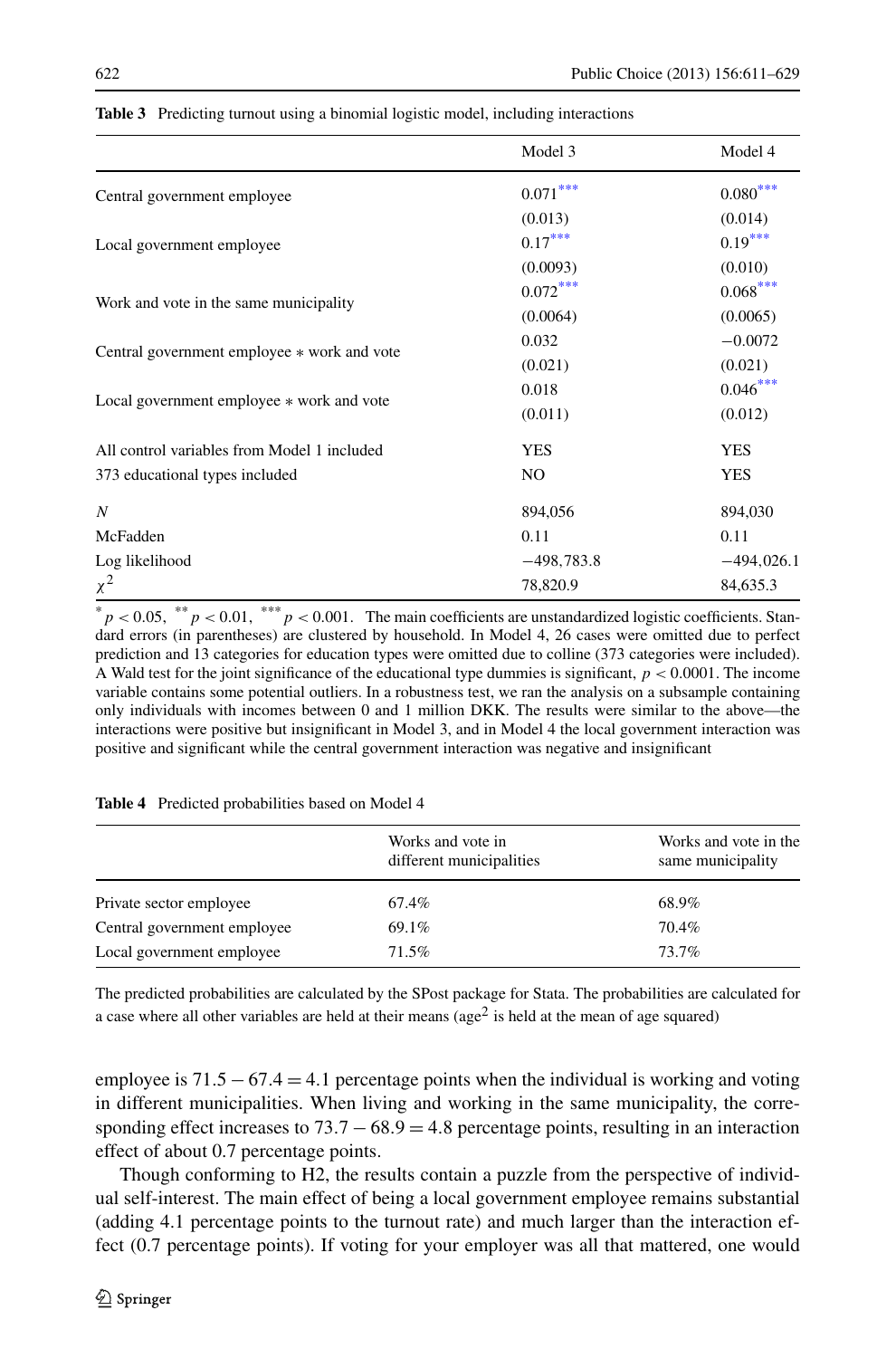have expected the main effect to be close to zero.<sup>12</sup> In other words, even though municipal employees vote more when they are able to elect their own employer, they in all cases vote much more than private employees. One possible explanation is that concern for local affairs rather than exclusive self-interest is part of what drives local employees to vote disproportionately. In other words, norms or motivation could be important in the *B* term of the calculus of voting, which also is recognized in large part of the literature (e.g. Riker and Ordeshook [1968:](#page-18-5)25; Blais [2000\)](#page-17-27).

## **8 Conclusion**

Public employee election turnout has been of great interest to public choice scholars for almost a century. The key assertion is that public employees can have a disproportionate influence over public policy due to their higher participation rate. If the employees have more liberal policy preferences, as predicted by the bureau voting model and as empirically indicated in numerous studies, this could bias public policy in an expansive direction (Blais et al. [1990,](#page-17-15) [1991](#page-17-8); Knutsen [2005](#page-18-4); Jensen et al. [2009](#page-17-6)).

The previous literature uniformly indicates that public employees are more likely than other voters to turn out. However, the magnitude of the turnout differential varies between 1.3 percentage points (Jensen et al. [2009](#page-17-6)) and 29 percentage points (Martin [1933\)](#page-18-0), with a slight tendency toward smaller differences, as found in more recent studies. Here, we find a difference of 11 percentage points in turnout between local government employees and private employees. This is similar to recent research (e.g., Corey and Garand [2002](#page-17-5)) and indicates that public employees indeed have disproportionate leverage over election outcomes. The present estimates are likely to be particularly reliable, since they are based on government records data for both the independent and dependent variables. The descriptive difference is interesting, because it means that public employees indeed vote more regardless of whether or not this is due to their status as public employees per se.

In the multivariate analysis, the effect drops to about four percentage points. This is less than most previous studies (exceptions are Jaarsma et al. [1986](#page-17-4) and Jensen et al. [2009\)](#page-17-6). Thus, selection into public service accounts for a major part of the bivariate relationship. We also were able to distinguish between different types of public employees and found that—as expected—the multivariate public–private turnout differential is larger for local government employees than for central government employees who do not have the same incentive to vote in local elections. Our results were robust when controlling for the type of education. It thus seems as though the public–private differential is not due to the public sector having a different composition of educational types. The findings suggest that the differences in turnout might partly be due to selection before entering into the sector and partly due to socialization during employment in the public sector. Though this study takes a step further than existing work, taking advantages of access to government records including an extensive number of independent variables, panel data will undoubtedly be required to determine more definitely whether politically interested persons seek public service or whether public service transforms the individual into a likely voter owing to altered incentives or altered norms (Corey and Garand [2002\)](#page-17-5).

<span id="page-12-0"></span><sup>&</sup>lt;sup>12</sup>One caveat is that the interaction could be slightly attenuated due to our inability to distinguish between municipal and regional employees.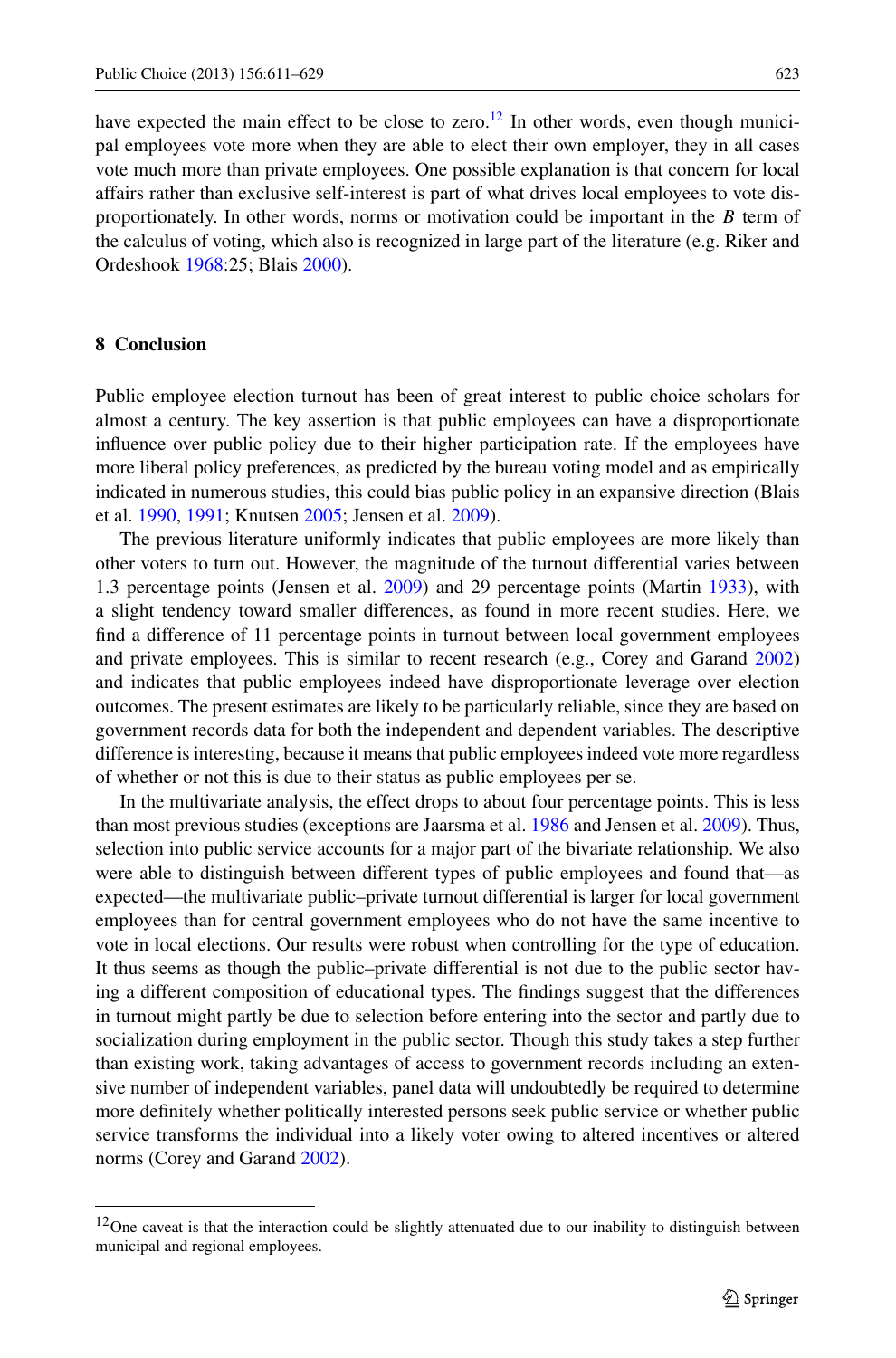Finally, in addition to considering central government and local government employees, we were able to distinguish between two groups of local government employees who have different incentives to vote: Those working and eligible to vote in the same municipality and those working and eligible to vote in different government jurisdictions. As it turns out, the effect of working and voting in the same municipality is greater for local government employees than for other groups, as theory would predict. However, the effect is substantively modest—around 0.7 percentage points. A substantial main effect remains, indicating that even local government employees who do not elect their employer directly vote more than average. This suggests that there is more to the public–private turnout differential than voting for one's own employer. Thus, there is certainly a need for further studies not only estimating the size of the public–private differential but also attempting empirically to distinguish between the different possible causal effects.

<span id="page-13-1"></span><span id="page-13-0"></span>**Acknowledgements** Earlier versions of this article were presented at seminars at the Danish Institute of Governmental Research and University of Copenhagen. We are also indebted to André Blais, Wouter van der Brug, Mark Franklin, Karina Kosiara-Pedersen, Asmus Leth Olsen and the anonymous reviewers for very useful comments and suggestions. Our gratitude also goes to The Danish Ministry for Refugee, Immigration and Integration Affairs and the Danish Ministry of Interior and Health for funding the project and to the participating municipalities for graciously providing the voter files free of charge. Jon Jay Neufeld proofread the manuscript. None of the individuals or institutions mentioned would necessarily endorse this study or should be held responsible for its content.

## **Appendix**

|                                        | Mean | <b>SD</b> | Min            | Max   | $\boldsymbol{N}$ |
|----------------------------------------|------|-----------|----------------|-------|------------------|
| Voted                                  | 0.68 | 0.47      | $\Omega$       | 1     | 952,256          |
| Central government employee            | 0.09 | 0.29      | $\theta$       | 1     | 952,256          |
| Local government employee              | 0.31 | 0.46      | $\theta$       | 1     | 952,256          |
| Work and vote in the same municipality | 0.55 | 0.50      | $\theta$       | 1     | 894,056          |
| Gender (male)                          | 0.49 | 0.50      | $\theta$       | 1     | 952,256          |
| Age in 1,000 days older than 18 years  | 8.77 | 4.65      | $\theta$       | 28.7  | 952,256          |
| High school                            | 0.11 | 0.31      | $\mathbf{0}$   | 1     | 952,256          |
| Technical training                     | 0.34 | 0.47      | $\mathbf{0}$   | 1     | 952,256          |
| Higher education (4 years or less)     | 0.26 | 0.44      | $\mathbf{0}$   | 1     | 952,256          |
| Higher education (5 years or more)     | 0.11 | 0.31      | $\Omega$       | 1     | 952,256          |
| Income in DKK 100,000                  | 3.45 | 2.78      | $-322$         | 1,224 | 952,256          |
| Widow/widower                          | 0.01 | 0.11      | $\mathbf{0}$   | 1     | 952,256          |
| Married                                | 0.50 | 0.50      | $\mathbf{0}$   | 1     | 952,256          |
| Divorced                               | 0.09 | 0.28      | $\mathbf{0}$   | 1     | 952,256          |
| Lives alone                            | 0.23 | 0.42      | $\Omega$       | 1     | 952,256          |
| 1 child                                | 0.18 | 0.39      | $\Omega$       | 1     | 952,256          |
| 2 children                             | 0.21 | 0.41      | $\mathbf{0}$   | 1     | 952,256          |
| 3 children                             | 0.06 | 0.24      | $\overline{0}$ | 1     | 952,256          |

**Table A.1** Summary statistics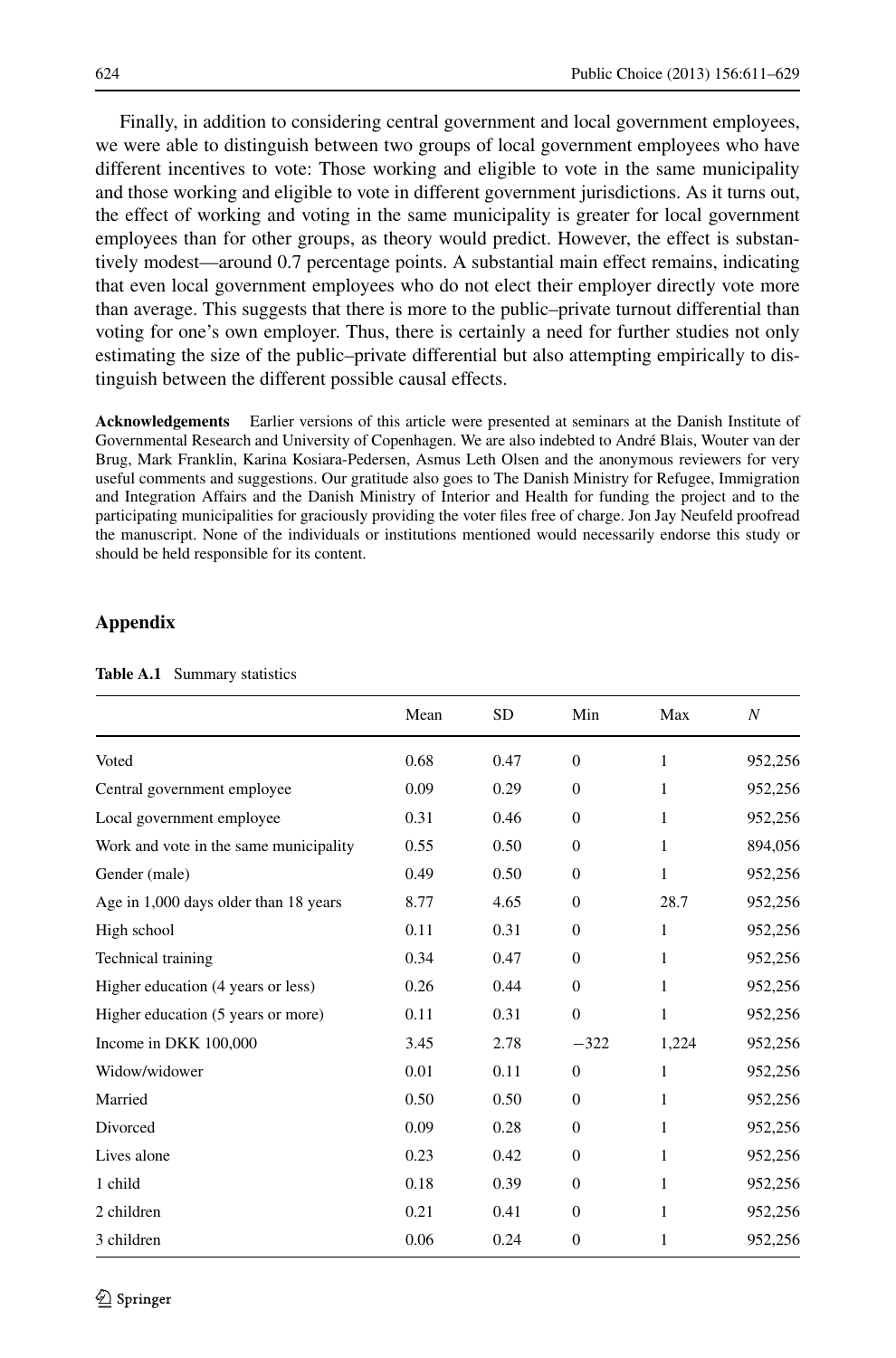## **Table A.1** (*Continued*)

|                                                              | Mean | <b>SD</b> | Min            | Max  | N       |
|--------------------------------------------------------------|------|-----------|----------------|------|---------|
| 4 or more children                                           | 0.01 | 0.13      | $\mathbf{0}$   |      | 952,256 |
| Non-Danish, Western ethnicity                                | 0.02 | 0.14      | $\mathbf{0}$   |      | 952,256 |
| Non-Danish, non-Western ethnicity                            | 0.06 | 0.21      | $\theta$       |      | 952,256 |
| Non-Danish, Western citizen                                  | 0.02 | 0.13      | $\overline{0}$ | 1    | 952,256 |
| Non-Danish, non-Western citizen                              | 0.02 | 0.14      | $\theta$       | 1    | 952,256 |
| Residential stability in 1,000 days<br>at current address    | 3.46 | 3.63      | $\overline{0}$ | 35.2 | 952,256 |
| Municipal stability in 1,000 days in<br>current municipality | 6.06 | 4.35      | $\Omega$       | 35.2 | 952,256 |

<span id="page-14-0"></span>*Note*: The table is based on the observations included in Model 1. The categories of educational types are omitted due to space considerations. Independent variables have the register date January 1, 2009. Exceptions are education (register date January 1, 2010 to ensure the correct school year is utilized), residency (register date 17 November, 2009), workplace (register date November 1, 2008), and income (register date January 1, 2008 as no newer income information is currently available)

Table A.2 Means of variables included in the analysis by employment group

|                                        | Mean    |                       |                     |
|----------------------------------------|---------|-----------------------|---------------------|
|                                        | Private | Central<br>government | Local<br>government |
| Voted                                  | 0.63    | 0.75                  | 0.74                |
| Central government employee            | 0.00    | 1.00                  | 0.00                |
| Local government employee              | 0.00    | 0.00                  | 1.00                |
| Work and vote in the same municipality | 0.51    | 0.46                  | 0.65                |
| Gender (male)                          | 0.61    | 0.55                  | 0.23                |
| Age in 1,000 days older than 18 years  | 8.13    | 10.0                  | 9.58                |
| High school                            | 0.13    | 0.07                  | 0.07                |
| Technical training                     | 0.38    | 0.22                  | 0.29                |
| Higher education (4 years or less)     | 0.18    | 0.25                  | 0.42                |
| Higher education (5 years or more)     | 0.09    | 0.36                  | 0.08                |
| Income in DKK 100,000                  | 3.50    | 3.95                  | 3.20                |
| Widow/widower                          | 0.01    | 0.01                  | 0.02                |
| Married                                | 0.46    | 0.57                  | 0.55                |
| Divorced                               | 0.08    | 0.09                  | 0.10                |
| Lives alone                            | 0.23    | 0.23                  | 0.22                |
| 1 child                                | 0.18    | 0.18                  | 0.20                |
| 2 children                             | 0.21    | 0.20                  | 0.22                |
| 3 children                             | 0.06    | 0.05                  | 0.07                |
| 4 or more children                     | 0.01    | 0.01                  | 0.01                |
| Non-Danish, Western ethnicity          | 0.02    | 0.02                  | 0.02                |
| Non-Danish, non-Western ethnicity      | 0.06    | 0.03                  | 0.05                |
| Non-Danish, Western citizenship        | 0.02    | 0.02                  | 0.01                |
| Non-Danish, non-Western citizenship    | 0.03    | 0.01                  | 0.02                |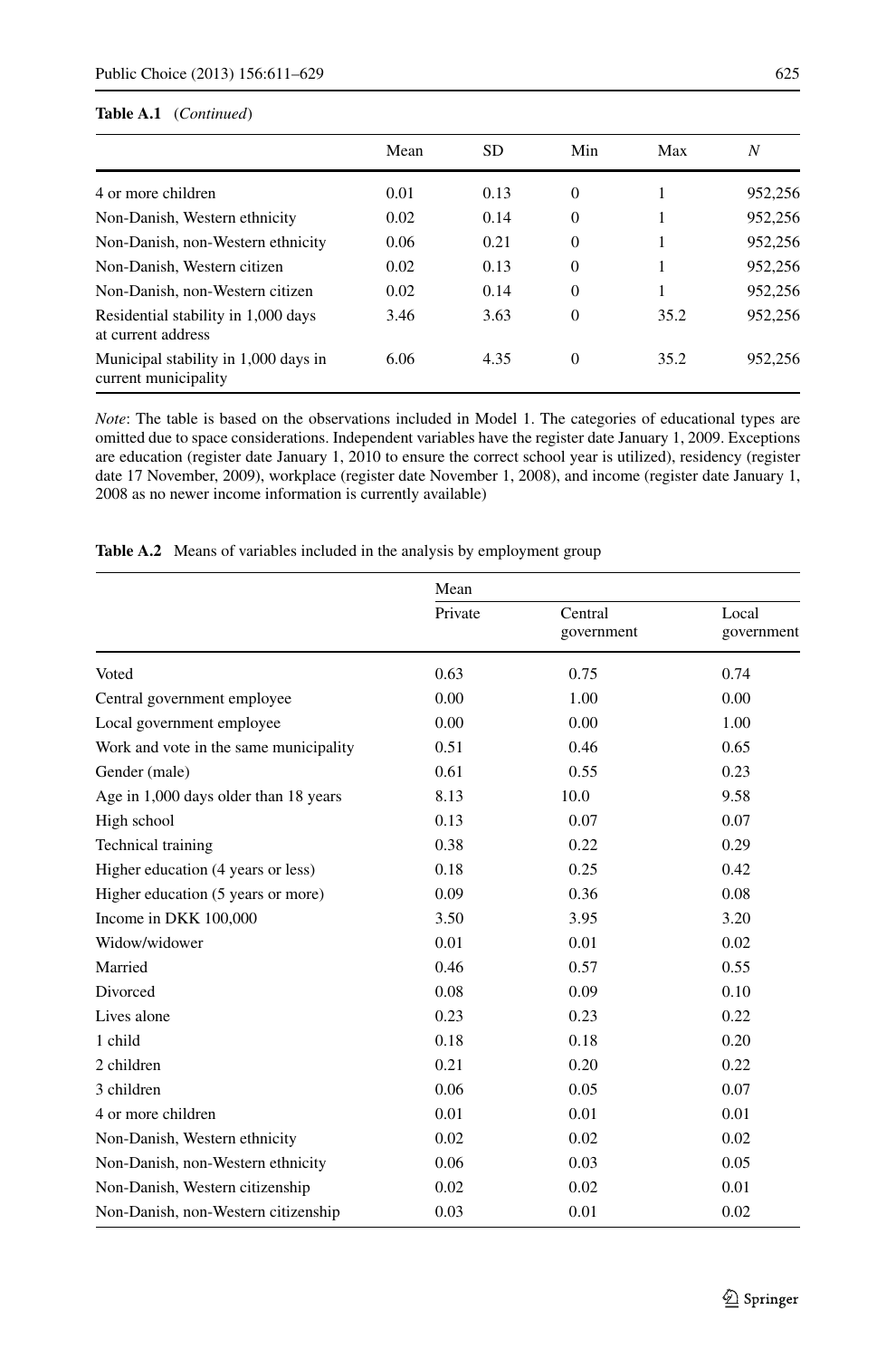|                                                              | Mean    |                       |                     |  |
|--------------------------------------------------------------|---------|-----------------------|---------------------|--|
|                                                              | Private | Central<br>government | Local<br>government |  |
| Residential stability in 1,000 days at<br>current address    | 3.23    | 3.77                  | 3.81                |  |
| Municipal stability in 1,000 days in<br>current municipality | 5.84    | 5.99                  | 6.51                |  |

#### **Table A.2** (*Continued*)

<span id="page-15-0"></span>*Note*: The table is based on the observations included in Model 1. The categories of educational types are omitted due to space considerations. Independent variables have the register date January 1, 2009. Exceptions are education (register date January 1, 2010 to ensure the correct school year is utilized), residency (register date 17 November, 2009), workplace (register date November 1, 2008), and income (register date January 1, 2008 as no newer income information is currently available)

|                                                 | Model 3     | Model 4     |
|-------------------------------------------------|-------------|-------------|
| Central government employee                     | $0.071***$  | $0.080***$  |
|                                                 | (0.013)     | (0.014)     |
| Local government employee                       | $0.17***$   | $0.19***$   |
|                                                 | (0.0093)    | (0.010)     |
|                                                 | $0.072***$  | $0.068***$  |
| Work and vote in the same municipality          | (0.0064)    | (0.0065)    |
|                                                 | 0.032       | $-0.0072$   |
| Central government employee * work and vote     | (0.021)     | (0.021)     |
|                                                 | 0.018       | $0.046***$  |
| Local government employee * work and vote       | (0.011)     | (0.012)     |
| Gender (male)                                   | $-0.024***$ | $0.026***$  |
|                                                 | (0.0049)    | (0.0057)    |
| Age in 1,000 days                               | $0.032***$  | $0.030***$  |
|                                                 | (0.0028)    | (0.0028)    |
| Age in $1,000 \text{ days}^2$                   | $0.0030***$ | $0.0032***$ |
|                                                 | (0.00015)   | (0.00016)   |
| Education, completed (base $=$ primary school): |             |             |
| High school                                     | $0.71***$   | $0.91***$   |
|                                                 | (0.0096)    | (0.10)      |
| Technical training                              | $0.34***$   | $0.76***$   |
|                                                 | (0.0072)    | (0.17)      |
|                                                 | $0.95***$   | $1.41***$   |
| Higher education (4 years or less)              | (0.0083)    | (0.20)      |
|                                                 | $1.21***$   | $1.07***$   |
| Higher education (5 years or more)              | (0.012)     | (0.062)     |
| Income in DKK 100,000                           | $-0.0043*$  | $-0.0039*$  |
|                                                 | (0.0018)    | (0.0019)    |
| Marital status (base $=$ never married):        |             |             |
| Widow/widower                                   | 0.044       | $0.072***$  |
|                                                 | (0.025)     | (0.025)     |

**Table A.3** Table [3](#page-11-0) with coefficients all variables (except educational type categories) shown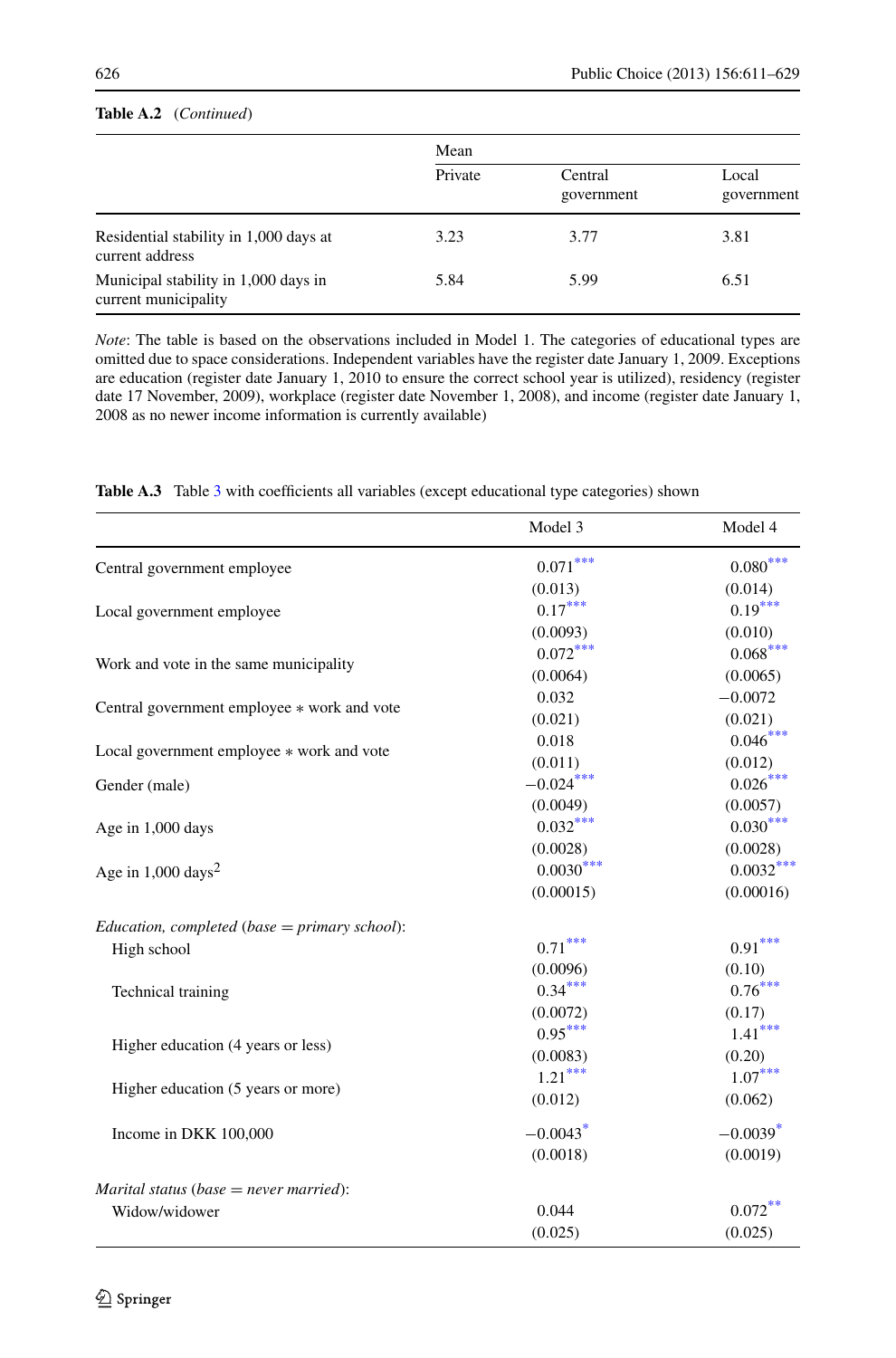#### **Table A.3** (*Continued*)

|                                                     | Model 3      | Model 4      |
|-----------------------------------------------------|--------------|--------------|
| Married                                             | $0.26***$    | $0.27***$    |
|                                                     | (0.0081)     | (0.0081)     |
| Divorced                                            | $-0.086$ *** | $-0.066$ *** |
|                                                     | (0.010)      | (0.010)      |
| Lives alone                                         | $-0.38***$   | $-0.39***$   |
|                                                     | (0.0069)     | (0.0070)     |
| Number of children in household:                    |              |              |
| 1 child                                             | $0.062***$   | $0.065***$   |
|                                                     | (0.0077)     | (0.0078)     |
| 2 children                                          | $0.21***$    | $0.21***$    |
|                                                     | (0.0081)     | (0.0082)     |
| 3 children                                          | $0.27***$    | $0.27***$    |
|                                                     | (0.013)      | (0.013)      |
| 4 or more children                                  | $0.23***$    | $0.23***$    |
|                                                     | (0.028)      | (0.028)      |
| Non-Danish, Western ethnicity                       | $-0.45***$   | $-0.40$ ***  |
|                                                     | (0.031)      | (0.032)      |
| Non-Danish, non-Western ethnicity                   | $-0.94***$   | $-0.90***$   |
|                                                     | (0.015)      | (0.016)      |
| Non-Danish, Western citizen                         | $-0.56$ ***  | $-0.47***$   |
|                                                     | (0.033)      | (0.033)      |
| Non-Danish, non-Western citizen                     | $-0.29***$   | $-0.26***$   |
|                                                     | (0.022)      | (0.023)      |
| Residential stability (in 1,000 days on address)    | $0.048***$   | $0.047***$   |
|                                                     | (0.0012)     | (0.0013)     |
| Municipal stability (in 1,000 days in municipality) | $0.017***$   | $0.019***$   |
|                                                     | (0.00081)    | (0.00081)    |
| 373 educational types included                      | NO           | <b>YES</b>   |
| Constant                                            | $-0.67***$   | $-0.39***$   |
|                                                     | (0.012)      | (0.095)      |
| N                                                   | 894,056      | 894,030      |
| McFadden                                            | 0.11         | 0.11         |
| Log likelihood                                      | $-498,783.8$ | $-494,026.1$ |
| $\chi^2$                                            | 78,820.9     | 84,635.3     |

<span id="page-16-2"></span><span id="page-16-1"></span><span id="page-16-0"></span> $*p < 0.05$ ,  $* p < 0.01$ ,  $** p < 0.001$ . The main coefficients are unstandardized logistic coefficients. Standard errors in parentheses are clustered by household. In Model 4, 26 cases were omitted due to perfect prediction and 13 categories for education types were omitted due to collinearity (373 categories were included). A Wald test for the joint significance of the educational type dummies is significant, *p <* 0*.*0001. The income variable contains some potential outliers. In a robustness test, we ran the analysis on a subsample containing only individuals with an income between 0 and 1 million DKK. The results were similar to the above—the interactions were positive but insignificant in Model 3, and in Model 4 the local government interaction was positive and significant while the central government interaction was negative and insignificant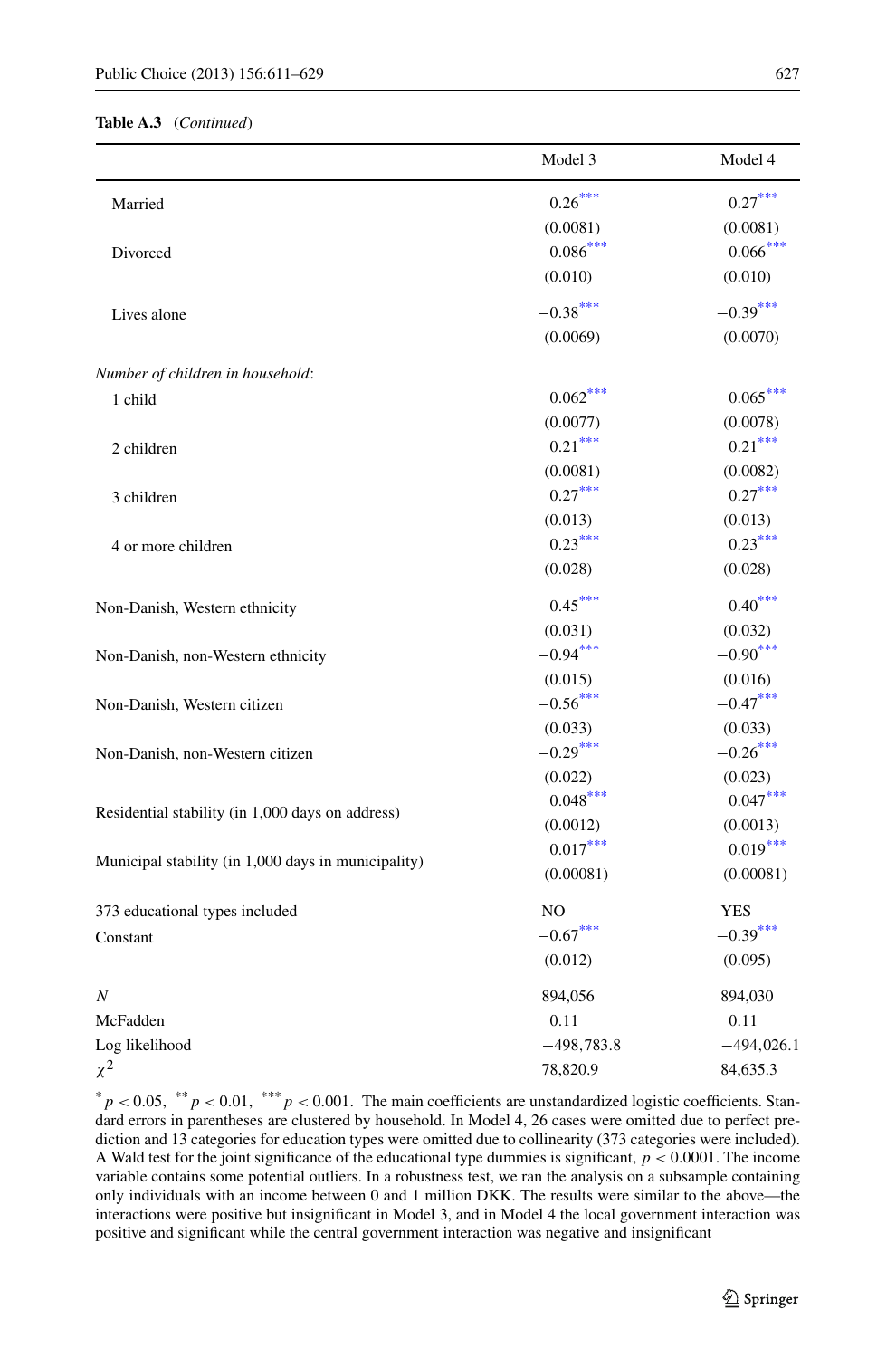### <span id="page-17-27"></span><span id="page-17-14"></span><span id="page-17-11"></span><span id="page-17-3"></span>**References**

- <span id="page-17-15"></span><span id="page-17-8"></span>Bhatti, Y., & Hansen, K. M. (2010). *Valgdeltagelsen ved kommunalvalget 17. november 2009. Beskrivende analyser af valgdeltagelsen baseret på registerdata* (Working Paper No. 3). Department of Political Science, University of Copenhagen.
- <span id="page-17-12"></span>Bennett, J. T., & Orzechowski, W. P. (1983). The voting behavior of bureaucrats: some empirical evidence. *Public Choice*, *41*(2), 271–283.
- <span id="page-17-7"></span>Bernstein, R., Chadha, A., & Montjoy, R. (2001). Overreporting voting: why it happens and why it matters. *Public Opinion Quarterly*, *65*(1), 22–44.
- Blais, A. (2000). *To vote or not to vote?: The merits and limits of rational choice theory*. Pittsburgh: University of Pittsburgh Press.
- <span id="page-17-21"></span><span id="page-17-17"></span>Blais, A., Blake, D. E., & Dion, S. (1990). The public/private sector cleavage in North America: the political behavior and attitudes of public sector employees. *Comparative Political Studies*, *23*, 381–403.
- <span id="page-17-5"></span>Blais, A., Blake, D. E., & Dion, S. (1991). The voting behavior of bureaucrats. In A. Blais & S. Dion (eds.) *The budget-maximizing bureaucrat: appraisals and evidence* (pp. 205–230). Pittsburgh: University of Pittsburgh Press.
- <span id="page-17-19"></span><span id="page-17-18"></span>Blom-Hansen, J., Monkerud, L. C., & Sørensen, R. (2006). Do parties matter for local revenue policies? A comparison of Denmark and Norway. *European Journal of Political Research*, *45*(3), 445–465.
- <span id="page-17-9"></span>Bush, W. C., & Denzau, A. (1977). The voting behavior of bureaucrats and public sector growth. In T. E. Borcherding (ed.) *Budgets and bureaucrats: the sources of government growth* (pp. 90–99). Durham: Duke University Press.

<span id="page-17-26"></span>Campbell, A., Gurin, G., & Miller, W. E. (1954). *The voter decides*. Evanston: Peterson.

- <span id="page-17-13"></span>Campbell, A., Converse, P., Miller, W., & Stokes, D. (1960). *The American voter*. New York: Wiley.
- <span id="page-17-20"></span>Corey, E. C., & Garand, J. C. (2002). Are government employees more likely to vote? An analysis of turnout in the 1996 US national election. *Public Choice*, *111*(3–4), 259–283.
- Denny, K., & Doyle, O. (2009). Does voting history matter? Analysing persistence in turnout. *American Journal of Political Science*, *53*(1), 17–35.
- <span id="page-17-25"></span>Denver, D. (2008). Another reason to support marriage? Turnout and the decline of marriage in Britain. *British Journal of Political Science*, *10*(4), 666–680.
- <span id="page-17-2"></span>Downs, A. (1957). *An economic theory of democracy*. New York: Harper.
- <span id="page-17-10"></span>Dyck, J. J., & Gimpel, J. G. (2005). Distance, turnout, and the convenience of voting. *Social Science Quarterly*, *86*(3), 531–548.
- <span id="page-17-0"></span>Elklit, J., & Kjær, U. (2009). Split-ticket voting in times of sub-national government reorganisation: evidence from Denmark. *Scandinavian Political Studies*, *32*(4), 422–439.
- Elklit, J., Møller, B., Svensson, P., & Togeby, L. (2000). *Hvem stemmer—og hvem stemmer ikke? En analyse af valgdeltagelsen i København og Århus ved kommunal-bestyrelsesvalgene i 1997*. Århus: Danish Democracy and Power Study.
- <span id="page-17-1"></span>Franklin, M. (2004). *Voter turnout and the dynamics of electoral competition in established democracies since 1945*. New York: Cambridge University Press.
- <span id="page-17-24"></span>Frey, B. S., & Pommerehne, W. W. (1982). How powerful are public bureaucrats as voters? *Public Choice*, *38*(3), 253–262.
- <span id="page-17-22"></span>Garand, J. C. (1988). Explaining government growth in the U.S. states. *American Political Science Review*, *82*(3), 837–849.
- <span id="page-17-16"></span>Garand, J. C., Parkhurst, C. T., & Seoud, R. J. (1991a). Bureaucrats, policy attitudes, and political behavior: extension of the bureau voting model of government growth. *Journal of Public Administration Research and Theory*, *1*(2), 177–212.
- <span id="page-17-23"></span><span id="page-17-4"></span>Garand, J. C., Parkhurst, C. T., & Seoud, R. J. (1991b). Testing the bureau voting model: a research note on federal and state-local employees. *Journal of Public Administration Research and Theory*, *1*(2), 229– 233.
- <span id="page-17-6"></span>Gerber, A. S., Green, D. P., & Shachar, R. (2003). Voting may be habit-forming: evidence from a randomized field experiment. *American Political Science Review*, *47*(3), 540–550.
- Highton, B. (2000). Residential mobility, community mobility, and electoral participation. *Political Behavior*, *22*(2), 109–121.
- Highton, B., & Wolfinger, W. E. (2001). The first seven years of the political life cycle. *American Journal of Political Science*, *45*(1), 202–209.
- Hillygus, S. D. (2005). The missing link: exploring the relationship between higher education and political engagement. *Political Behavior*, *27*(1), 25–47.
- Jaarsma, B., Schram, A., & van Winden, F. (1986). On the voting participation of public bureaucrats. *Public Choice*, *48*(2), 183–187.
- Jensen, J. L., Sum, P. E., & Flynn, D. T. (2009). Political orientations and behavior of public employees: a cross-national comparison. *Journal of Public Administration Research and Theory*, *19*(4), 709–730.